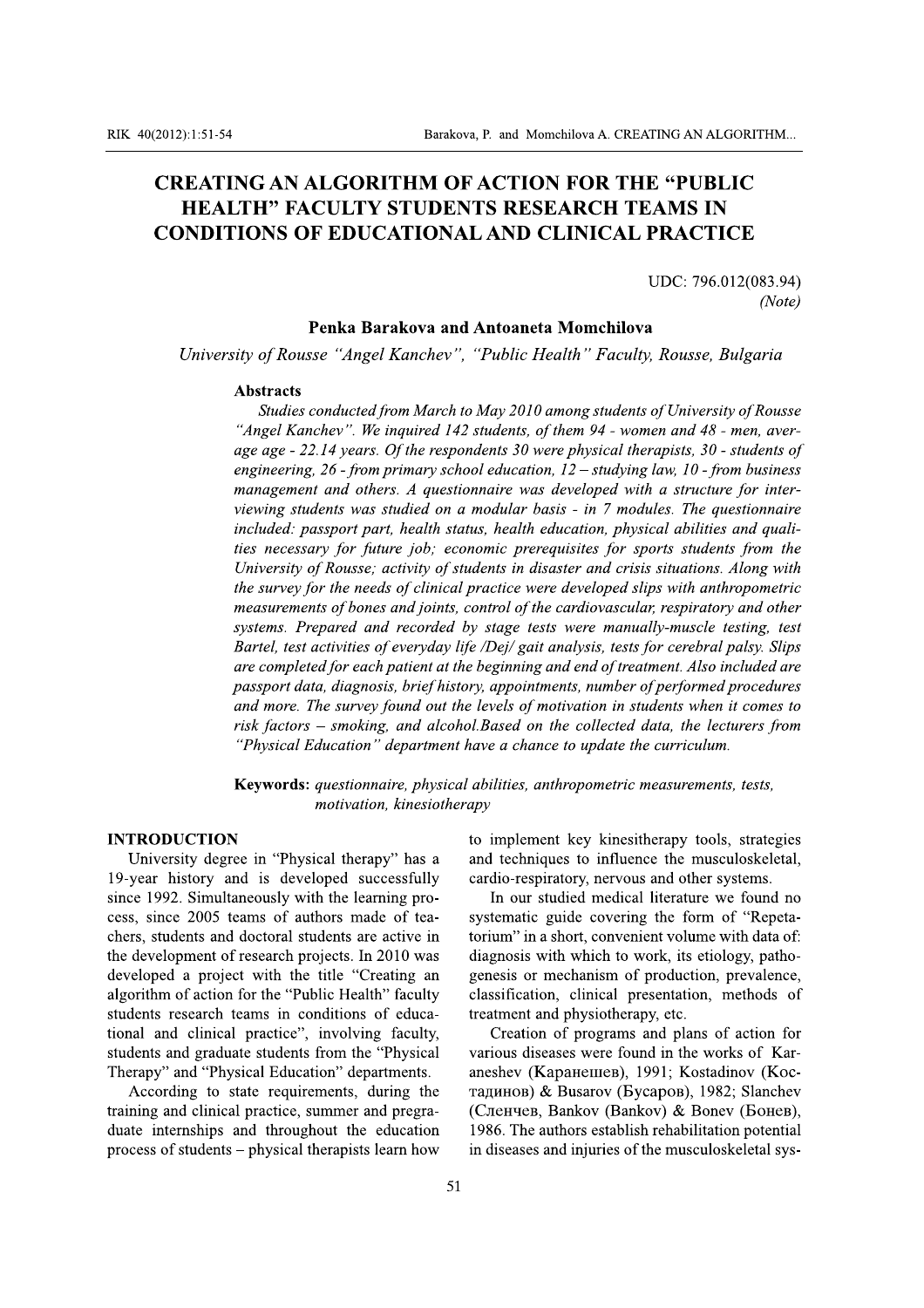tem, determine the cardiopulmon-ary rehabilitation potential and electro-diagnosis, but do not specify and algorithm of physical therapy practice and do not include requirements for the necessary research and consistency in applying the different medical treatments. In the works of Koleva (Колева), 2008, the term "algorithm" is used as a way of physical prevention and therapy of some common diseases, but without putting in a sequence of rehabilitation activities.

### **METHODS**

The main objective of the study is to optimize kinesitherapeutic practice of action in the individual student teams work with different nosological units.

Research tasks:

Development and implementation in daily clinical practice of records of the student teams' in divisions and offices of health care facilities in Rousse:

Create and implement in practice the algorithm of action in the work of the individual student teams with different nosological units, based on evidence-based medicine;

Analyzing statistical data processed by the studies /surveys, records, anthropometric measurements, functional tests/ and measuring the impact of application of the developed algorithm of action of the student teams:

- Issuance of materials necessary for academic clinical practice of physical therapy students.

- Organization and methods, stages of research

Stages of research and project implementation included: the first stage - creating appropriate documentation.

A questionnaire was developed with a structure for interviewing students was studied on a modular basis - in 7 modules. The questionnaire included: passport part, health status, health education, physical abilities and qualities necessary for future job; economic prerequisites for sports students from the University of Rousse; activity of students in disaster and crisis situations. 1. Studies conducted from March to May 2010 among students of University of Rousse "Angel Kanchev". We inquired 142 students, of them 94 - women and 48 - men, average age - 22.14 years. Of the respondents 30 were physical therapists, 30 - students of engineering, 26-from primary school education, 12-studying law, 10-from business management and others.

Along with the survey for the needs of clinical practice were developed slips with anthropometric measurements of bones and joints, control of the cardiovascular, respiratory and other systems. Prepared and recorded by stage tests were manuallymuscle testing, test Bartel, test activities of everyday life /Dej/ gait analysis, tests for cerebral palsy. Slips are completed for each patient at the beginning and end of treatment. Also included are passport data, diagnosis, brief history, appointments, number of performed procedures and more.

Emphasis in the theoretical work was the development of protocols by the project manager to conduct the procedures in 30 kinesitherapy nosological units. For each protocol was also developed an action algorithm in the conduct of the kinesitherapeutic treatment.

The third stage - the practical work, lasted for seven months, from April to October 2010 and was held at the District Center for Sports Medicine and Rehabilitation I - Pleven, led by project leader Professor P. Barakova in sheltered family-type house "Pink House"-Ruse, wards in Hospital-Ruse, DCC at Hospital-Rousse in SBALFRM "Medica".

A research and rehabilitation of 268 patients, conducted by the established algorithms was included.

In the last stage - the completion of the project, the evidence from clinical practice was processed; changes were analyzed after application of the kinesitherapeutic and physical treatment of patients. Conclusions were made about the effectiveness of the application of our methods and suggestions for practice were given. The completed questionnaires were processed.

The project achieved its main goal - maximizing kinesitherapeutic practice of student teams for individual work with different nosological units. All included in the project tasks were met.

The practical work covered 268 patients kinesitherapeutic treatment was conducted under our guidance. Of them 163 patients were in areas of orthopedics, traumatology and surgery, mostly with injuries and diseases of the musculoskeletal system. The direction of physical therapy in neurology worked with 46 patients. The direction of internal diseases included 38 patients, and the direction of pediatrics - 21 patients. Spinal deformities such as border disease participated in the first section. Patients were undergoing physical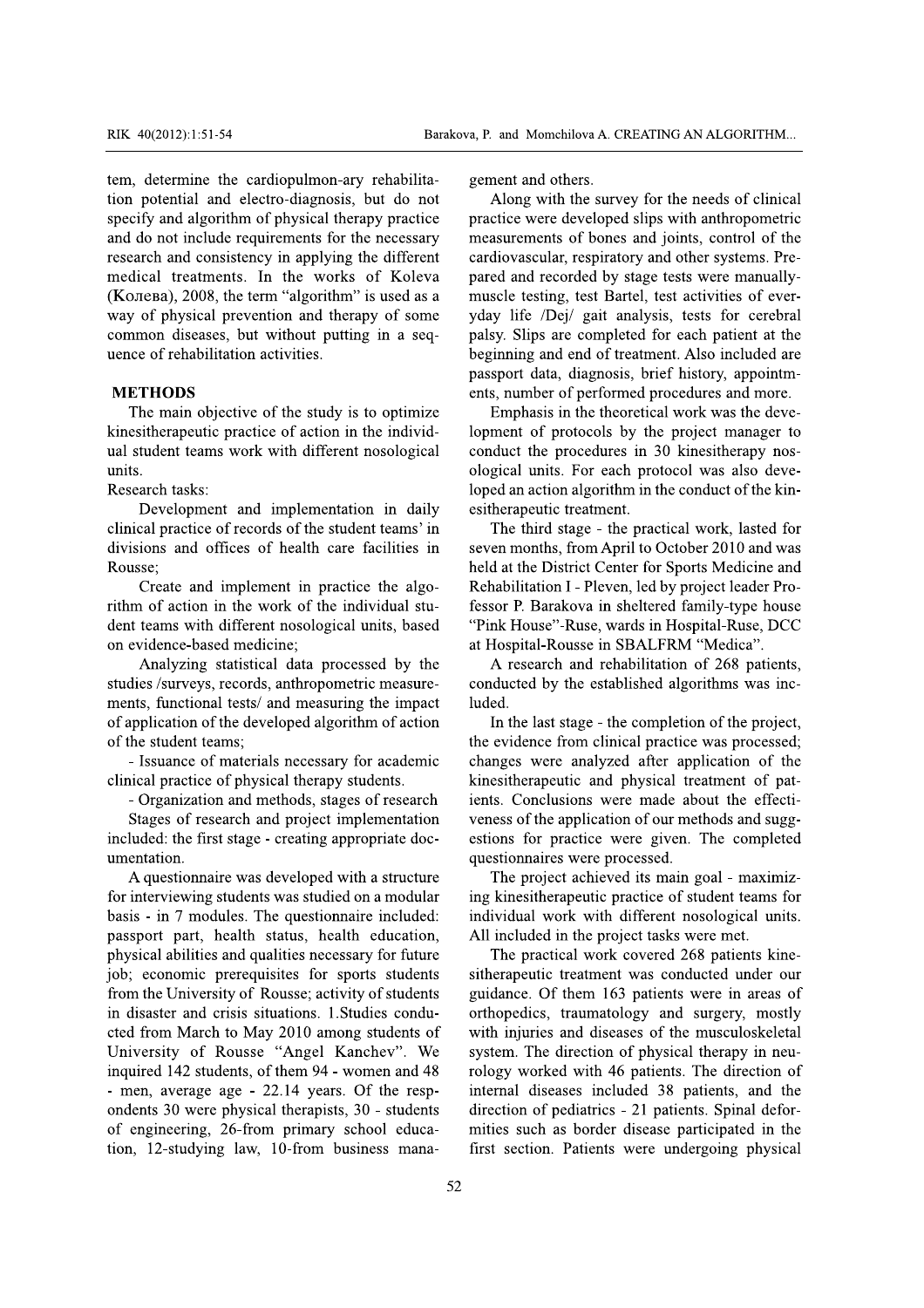RIK 40(2012):1:51-54<br>
Barakova, P. and Momchilova A. CREATING AN<br>
therapy as established by the National Health Insu-<br>
rance Fund Standards /average of 20 procedures<br>
per month/.<br>
Due to the big volume the large-scale stud

RIK 40(2012):1:51-54<br>therapy as established by the<br>rance Fund Standards /ave<br>per month/.<br>Due to the big volume<br>268 patients, 142 responde<br>us and 30 protocols and the<br>diseases - we present **in a**<br>protocols and algorithms u RIK 40(2012):1:51-54<br>therapy as established by the Nation<br>rance Fund Standards /average of<br>per month/.<br>Due to the big volume the larg<br>268 patients, 142 respondents, 5 slip<br>us and 30 protocols and the algorith<br>diseases - we RIK 40(2012):1:51-54<br>therapy as established by the National He<br>rance Fund Standards /average of 20 p<br>per month/.<br>Due to the big volume the large-sca<br>268 patients, 142 respondents, 5 slip tests<br>us and 30 protocols and the a RIK 40(2012):1:51-54<br>therapy as established by the National Health<br>rance Fund Standards /average of 20 proce<br>per month/.<br>Due to the big volume the large-scale s<br>268 patients, 142 respondents, 5 slip tests ma<br>us and 30 prot RIK 40(2012):1:51-54 Bara<br>therapy as established by the National Health Insu-<br>rance Fund Standards /average of 20 procedures<br>per month/.<br>Due to the big volume the large-scale study -<br>268 patients, 142 respondents, 5 slip t 40(2012):1:51-54 Barakova, P. and<br>
2012):1:51-54 Barakova, P. and<br>
2012) as established by the National Health Insu-<br>
2013 ce Fund Standards /average of 20 procedures<br>
2013 month/.<br>
2014 to the big volume the large-scale s Barakova, P. and M<br>
1:51-54 Barakova, P. and M<br>
tablished by the National Health Insu-<br>
Standards /average of 20 procedures conservant<br>
toral conservant of the large-scale study -<br>
142 respondents, 5 slip tests made by [Th Barakova, P. and Momchilova<br>
Ahed by the National Health Insu-<br>
lards /average of 20 procedures<br>
procedures<br>
procedures<br>
procedures<br>
procedures<br>
procedures<br>
procedures<br>
procedures,  $\Gamma$ . (19<br>
separation<br>
lards 5 slip tests RIK 40(2012):1:51-54<br>therapy as established by the<br>rance Fund Standards /avera<br>per month/.<br>Due to the big volume the<br>268 patients, 142 respondents<br>us and 30 protocols and the a<br>diseases - we present **in an**<br>protocols and a Bar Harapy as established by the National Health Insu-<br>therapy as established by the National Health Insu-<br>rance Fund Standards /average of 20 procedures<br>per month/.<br>Due to the big volume the large-scale study -<br>268 patien Example 1.1.51-54<br>
Example 1.1.51-54<br>
Example 2.1.51-54<br>
Example 2.1.51-54<br>
Example 2.1.51-54<br>
Example 2.1.51-54<br>
Example 2.1.51-54<br>
Example 2.1.51-54<br>
Frample 2.1.51<br>
The Director of 2.0 procedures<br>
2.8 patients, 142 resp (2012):1:51-54 Barakova, P. and Mome <br>
2012):1:51-54 Barakova, P. and Mome <br>
2012):1:51-54 Barakova, P. and Mome <br>
Fund Standards /average of 20 procedures conservati<br>
toral disse<br>
to the big volume the large-scale study Barakova, P. and Momchilov<br>
d by the National Health Insu-<br>
ds /average of 20 procedures<br>
conservatively.<br>
toral dissertatic<br>
colume the large-scale study -<br>
Kapaneures, T. (1<br>
spondents, 5 slip tests made by<br>
II (Theory a Barakova, P. and Momchilova<br>
the National Health Insu-<br>
alternative deformities in characterized by<br>
toral dissertation<br>
me the large-scale study -<br>
toral dissertation<br>
dents, 5 slip tests made by<br>
the algorithm for differ RIK 40(2012):1:51-54<br>therapy as established by t<br>rance Fund Standards /av<br>per month/.<br>Due to the big volume<br>268 patients, 142 responds<br>us and 30 protocols and th<br>diseases - we present in a<br>protocols and algorithms u<br>RESULT RIK 40(2012):1:51-54<br>therapy as established by the Nation<br>rance Fund Standards /average of<br>per month/.<br>Due to the big volume the large<br>268 patients, 142 respondents, 5 slip<br>us and 30 protocols and the algorith<br>diseases - w RIK 40(2012):1:51-54<br>therapy as established by the N:<br>rance Fund Standards /average<br>per month/.<br>Due to the big volume the<br>268 patients, 142 respondents, i<br>us and 30 protocols and the alg<br>diseases - we present in an ex<br>prot RIK 40(2012):1:51-54<br>therapy as established by the National<br>rance Fund Standards /average of 2(<br>per month/.<br>Due to the big volume the large-<br>268 patients, 142 respondents, 5 slip to<br>us and 30 protocols and the algorithm<br>di RIK 40(2012):1:51-54<br>
therapy as established by the National Health In<br>
rance Fund Standards /average of 20 proced<br>
per month/.<br>
Due to the big volume the large-scale stue<br>
268 patients, 142 respondents, 5 slip tests made<br> Ba<br>
RIK 40(2012):1:51-54 Ba<br>
therapy as established by the National Health Insu-<br>
rance Fund Standards /average of 20 procedures<br>
per month/.<br>
Due to the big volume the large-scale study -<br>
268 patients, 142 respondents, 5 Barakov<br>
IK 40(2012):1:51-54 Barakov<br>
erapy as established by the National Health Insu-<br>
nce Fund Standards /average of 20 procedures<br>
er month/.<br>
Due to the big volume the large-scale study -<br>
58 patients, 142 respondents Barakova,<br>
90(2012):1:51-54 Barakova,<br>
90(2012):1:51-54 Barakova,<br>
90(2012):1:51-54 Barakova,<br>
90(2012):1:51-54 Barakova,<br>
90(2012):1:51-54 Barakova,<br>
91(2012):1:51-54 Barakova,<br>
92(2012):1:51-54 Barakova,<br>
92(2012):1:51-5 2012):1:51-54 Barakova, P. a<br>
as established by the National Health Insu-<br>
fund Standards /average of 20 procedures<br>
onth/.<br>
to the big volume the large-scale study -<br>
tap<br>
ients, 142 respondents, 5 slip tests made by<br>
[3 Barakova, P. and M<br>
stablished by the National Health Insu-<br>
stablished by the National Health Insu-<br>
deform<br>
Standards /average of 20 procedures<br>
toral d<br>
the big volume the large-scale study -<br>
stapaneum<br>
s, 142 responde Barakova, P. and Mc<br>
ished by the National Health Insu-<br>
dards /average of 20 procedures conserv<br>
toral displaysing volume the large-scale study -<br>
2 respondents, 5 slip tests made by [Theory<br>
cols and the algorithm for di Barakova, P. and Momchilova<br>
shed by the National Health Insu-<br>
deformities in ch<br>
dards /average of 20 procedures<br>
g volume the large-scale study -<br>
toral dissertation<br>
g volume the large-scale study -<br>
Kapaнешев, Г. (19<br> RIK 40(2012):1:51-54<br>
therapy as established by the Nati<br>
rance Fund Standards /average<br>
per month/.<br>
Due to the big volume the la<br>
268 patients, 142 respondents, 5<br>
us and 30 protocols and the algor<br>
diseases - we present RIK 40(2012):1:51-54<br>
therapy as established by the National Healt<br>
rance Fund Standards /average of 20 proc<br>
per month/.<br>
Due to the big volume the large-scale<br>
268 patients, 142 respondents, 5 slip tests m<br>
us and 30 pro Ba<br>
RIK 40(2012):1:51-54 Ba<br>
therapy as established by the National Health Insu-<br>
rance Fund Standards /average of 20 procedures<br>
per month/.<br>
Due to the big volume the large-scale study -<br>
268 patients, 142 respondents, 5 EXECTED AND CONCLUSIONS<br>
EXECT AND SERVICE THE CREATED PROBLEM:<br>
EXECTED STATE STATE STATE STATE SPACE AT A SURVEY SPACE STATE SPACE STATES.<br>
SPACE AND SURVEY STATE SPACE STATE SPACE STATE SPACE STATE SPACE SPACE SPACE SPA Barakova, P. and<br>
s established by the National Health Insu-<br>
as established by the National Health Insu-<br>
def<br>
com<br>
of Standards /average of 20 procedures<br>
of the big volume the large-scale study -<br>
kapan<br>
mts, 142 respon Barakova, P. and Momchil<br>
ablished by the National Health Insu-<br>
tandards /average of 20 procedures<br>
toral dissertative<br>
toral dissertative<br>
toral dissertative<br>
toral dissertative<br>
tocols and the algorithm for different<br>
p Barakova, P. and Momchilova<br>
by the National Health Insu-<br>
deformities in cl<br>
average of 20 procedures<br>
toral dissertatior<br>
ume the large-scale study -<br>
toral dissertatior<br>
due algorithm for different<br>
due algorithm for di RIK 40(2012):1:51-54<br>
therapy as established by the National Heal<br>
rance Fund Standards /average of 20 pro<br>
per month/.<br>
Due to the big volume the large-scale<br>
268 patients, 142 respondents, 5 slip tests r<br>
us and 30 proto Bar Havanov as established by the National Health Insu-<br>therapy as established by the National Health Insu-<br>rance Fund Standards /average of 20 procedures<br>per month/.<br>Due to the big volume the large-scale study -<br>268 patie  $\times$  40(2012):1:51-54 Barako<br>
Barako<br>
erapy as established by the National Health Insu-<br>
nce Fund Standards /average of 20 procedures<br>
r month/.<br>
Due to the big volume the large-scale study -<br>
8 patients, 142 respondents, A0(2012):1:51-54 Barakova, P. and Momchi<br>
py as established by the National Health Insu-<br>
Fund Standards /average of 20 procedures conservative<br>
torn the big volume the large-scale study -<br>
Latients, 142 respondents, 5 sl Barakova, P. and Momchilo<br>
by the National Health Insu-<br>
s /average of 20 procedures<br>
toral dissertatively<br>
toral dissertatively<br>
toral dissertatively<br>
toral dissertatively<br>
toral dissertatively<br>
toral dissertatively<br>
cond Barakova, P. and Momchilova<br>
y the National Health Insu-<br>
deformities in ch<br>
deverage of 20 procedures<br>
toral dissertation<br>
me the large-scale study -<br>
dents, 5 slip tests made by<br>
the algorithm for different<br> **n** an exemp therapy as established by the<br>rance Fund Standards /ave:<br>per month/.<br>Due to the big volume<br>268 patients, 142 responden<br>us and 30 protocols and the<br>diseases - we present **in an**<br>protocols and algorithms us<br>**RESULT AND CONCL** therapy as established by the N.<br>
rance Fund Standards /average<br>
per month/.<br>
Due to the big volume the<br>
268 patients, 142 respondents,<br>
us and 30 protocols and the alg<br>
diseases - we present **in an ex**<br>
protocols and algo therapy as established by the National<br>
rance Fund Standards /average of 2<br>
per month/.<br>
Due to the big volume the large-<br>
268 patients, 142 respondents, 5 slip t<br>
us and 30 protocols and the algorithm<br>
diseases - we prese therapy as established by the National Hearten<br>
rance Fund Standards /average of 20 pr<br>
per month/.<br>
Due to the big volume the large-scal<br>
268 patients, 142 respondents, 5 slip tests<br>
us and 30 protocols and the algorithm therapy as established by the National Healt<br>rance Fund Standards /average of 20 proc<br>per month/.<br>Due to the big volume the large-scale<br>268 patients, 142 respondents, 5 slip tests m<br>us and 30 protocols and the algorithm fo Example and Standards (are proposed by the National Health Insu-<br>
therapy as established by the National Health Insu-<br>
per month/.<br>
Due to the big volume the large-scale study -<br>
268 patients, 142 respondents, 5 slip tests therapy as established by the Nat<br>rance Fund Standards /average<br>per month/.<br>Due to the big volume the 1<br>268 patients, 142 respondents, 5<br>us and 30 protocols and the algo<br>diseases - we present **in an exe**<br>protocols and algo therapy as established by the National He<br>rance Fund Standards /average of 20 p<br>per month/.<br>Due to the big volume the large-sca<br>268 patients, 142 respondents, 5 slip test<br>us and 30 protocols and the algorithm fo<br>diseases therapy as established by the National Health Insurance Fund Standards /average of 20 procedures<br>per month/.<br>Due to the big volume the large-scale study -<br>268 patients, 142 respondents, 5 slip tests made by<br>us and 30 proto apy as established by the National Health Insu-<br>
e Fund Standards /average of 20 procedures<br>
month/.<br>
bue to the big volume the large-scale study -<br>
patients, 142 respondents, 5 slip tests made by<br>
[Theory<br>
md 30 protocols rance Fund Standards /average of 20 procedures<br>per month/.<br>Due to the big volume the large-scale study -<br>268 patients, 142 respondents, 5 slip tests made by<br>us and 30 protocols and the algorithm for different<br>diseases - we per month/.<br>Due to the big volume the<br>268 patients, 142 respondents,<br>us and 30 protocols and the alg<br>diseases - we present **in an ex**<br>protocols and algorithms used<br>**RESULT AND CONCLUSIC**<br>The created survey assesse<br>health a per month/.<br>Due to the big volume the larg<br>268 patients, 142 respondents, 5 sli<br>us and 30 protocols and the algorit<br>diseases - we present **in an exem**<br>protocols and algorithms used in o<br>**RESULT AND CONCLUSIONS**<br>The created per month/.<br>Due to the big volume the large-s<br>268 patients, 142 respondents, 5 slip t<br>us and 30 protocols and the algorithm<br>diseases - we present **in an exempla**<br>protocols and algorithms used in our<br>**RESULT AND CONCLUSIONS** per month).<br>Due to the big volume the large-scale stt<br>268 patients, 142 respondents, 5 slip tests mad<br>us and 30 protocols and the algorithm for diff<br>diseases - we present **in an exemplary mod**<br>protocols and algorithms used per month/.<br>Due to the big volume the large-scale study -<br>268 patients, 142 respondents, 5 slip tests made by<br>us and 30 protocols and the algorithm for different<br>diseases - we present **in an exemplary model** of<br>protocols a month/.<br>Due to the big volume the large-scale study -<br>B patients, 142 respondents, 5 slip tests made by<br>and 30 protocols and the algorithm for different<br>eases - we present **in an exemplary model** of<br>tocols and algorithms u onth/.<br>
e to the big volume the large-scale study -<br>
intients, 142 respondents, 5 slip tests made by<br>
130 protocols and the algorithm for different<br>
es - we present **in an exemplary model** of<br>
cols and algorithms used in o <sup>to</sup><br>the big volume the large-scale study -<br>ts, 142 respondents, 5 slip tests made by [T<br>protocols and the algorithm for different Bu<br>we present **in an exemplary model** of Kone<br>and algorithms used in our work. *np*<br>and alg for al dissertation<br>
142 respondents, 5 slip tests made by<br>
otocols and the algorithm for different<br>
e present **in an exemplary model** of<br>
degriftms used in our work.<br> **ND CONCLUSIONS**<br> **ND CONCLUSIONS**<br> **ND CONCLUSIONS**<br>

Due to the big volume<br>268 patients, 142 responde<br>us and 30 protocols and th<br>diseases - we present in a<br>protocols and algorithms in<br>**RESULT AND CONCLI**<br>The created survey as<br>health awareness of studer<br>sse. Correlation was f Due to the big volume t<br>268 patients, 142 respondent<br>us and 30 protocols and the i<br>diseases - we present **in an**<br>protocols and algorithms use<br>**RESULT AND CONCLUS**<br>The created survey asses<br>health awareness of students<br>sse. Due to the big volume the large<br>268 patients, 142 respondents, 5 slip<br>us and 30 protocols and the algorith<br>diseases - we present **in an exempl**<br>protocols and algorithms used in our<br>**RESULT AND CONCLUSIONS**<br>The created surv Due to the big volume the large-se<br>268 patients, 142 respondents, 5 slip te<br>us and 30 protocols and the algorithm<br>indiseases - we present **in an exemplar**<br>protocols and algorithms used in our w<br>**RESULT AND CONCLUSIONS**<br>The Due to the big volume the large-scale study<br>268 patients, 142 respondents, 5 slip tests made b<br>us and 30 protocols and the algorithm for differer<br>diseases - we present **in an exemplary model** c<br>protocols and algorithms use Due to the big volume the large-scale study -<br>
268 patients, 142 respondents, 5 slip tests made by [T<br>
is and 30 protocols and the algorithm for different<br>
iseases - we present **in an exemplary model** of Kone<br>
protocols an e big volume the large-scale study -<br>
142 respondents, 5 slip tests made by [Theory and Me<br>
btocols and the algorithm for different Bulgarian.] Cop<br>
e present **in an exemplary model** of Konesa, *H.* (2002).<br>
algorithms us 268 patients, 142 responde<br>us and 30 protocols and the<br>diseases - we present **in a**<br>protocols and algorithms u<br>**RESULT AND CONCLU**<br>The created survey ass<br>health awareness of studen<br>sse. Correlation was foun<br>fession and the 268 patients, 142 respondents, 5 sl<br>us and 30 protocols and the algorit<br>diseases - we present **in an exem**<br>protocols and algorithms used in c<br>**RESULT AND CONCLUSIONS**<br>The created survey assesses h<br>health awareness of stude 268 patients, 142 respondents, 5 slip<br>us and 30 protocols and the algorith<br>diseases - we present **in an exemp**<br>protocols and algorithms used in ou<br>**RESULT AND CONCLUSIONS**<br>The created survey assesses he<br>health awareness of 268 patients, 142 respondents, 5 slip tests made by<br>us and 30 protocols and the algorithm for different<br>diseases - we present **in an exemplary model** of<br>protocols and algorithms used in our work.<br>**RESULT AND CONCLUSIONS**<br>T tients, 142 respondents, 5 slip tests made by<br>30 protocols and the algorithm for different<br>s - we present **in an exemplary model** of<br>lost and algorithms used in our work.<br>LT AND CONCLUSIONS<br>created survey assesses health s Is, 142 respondents, 5 slip tests made by<br>
protocols and the algorithm for different<br>
we present **in an exemplary model** of<br>
found algorithms used in our work.<br> **AND CONCLUSIONS**<br>
<br> **AND CONCLUSIONS**<br>
<br> **AND CONCLUSIONS**<br> Finally and the algorithm for different corocols and the algorithm for different we present **in an exemplary model** of  $\mu$ conesa, *H*. (*i* algorithms used in our work.  $\mu$  *mesenius*  $\mu$  *wecmo cpe*  $\mu$ **ND CONCLUSION** spondents, 5 slip tests made by<br>
and the algorithm for different<br>
the and the algorithm for different<br>
Bulgarian.] Codp<br>
thm **an exemplary model** of<br>
Koneba, *H.* (2002).<br>
thms used in our work.<br> *meeon cpeuquus, mepo*<br> us and 30 protocols and the diseases - we present in protocols and algorithms<br>protocols and algorithms<br>**RESULT AND CONCL**<br>The created survey as<br>health awareness of stude<br>sse. Correlation was fou<br>fession and the need to de<br> us and 30 protocols and the algorithm<br>diseases - we present **in an exemplar**<br>protocols and algorithms used in our v<br>**RESULT AND CONCLUSIONS**<br>The created survey assesses health<br>health awareness of students of Univer<br>see. Co us and 30 protocols and the algorithm for<br>diseases - we present **in an exemplary** in<br>protocols and algorithms used in our wor<br>**RESULT AND CONCLUSIONS**<br>The created survey assesses health s<br>health awareness of students of Un us and 30 protocols and the algorithm for c<br>diseases - we present **in an exemplary m**<br>protocols and algorithms used in our work<br>**RESULT AND CONCLUSIONS**<br>The created survey assesses health stand health awareness of students us and 30 protocols and the algorithm for different diseases - we present **in an exemplary model** c protocols and algorithms used in our work.<br> **RESULT AND CONCLUSIONS**<br>
The created survey assesses health status an health as and 30 protocols and the algorithm for different<br>diseases - we present **in an exemplary model** of<br>protocols and algorithms used in our work.<br>**RESULT AND CONCLUSIONS**<br>The created survey assesses health status and<br>nealth and 30 protocols and the algorithm for different<br>eases - we present **in an exemplary model** of<br>otocols and algorithms used in our work.<br>**ESULT AND CONCLUSIONS**<br>The created survey assesses health status and<br>alth awareness o and 30 protocols and the algorithm for different<br>asses - we present **in an exemplary model** of<br>tocols and algorithms used in our work.<br>**SULT AND CONCLUSIONS**<br>The created survey assesses health status and<br>th awareness of st Dependent of the algorithm for different<br>
Sulgarian.] Co<br>
Soloneouth **an exemplary model** of<br>
Soloneouth and algorithms used in our work.<br>
T<br> **AND CONCLUSIONS**<br>
Tradic survey assesses health status and<br>
treatment and the The algorithm for different<br> **EVISIONS**<br>
LUSIONS<br>
LUSIONS<br>
LUSIONS<br>
LUSIONS<br>
LUSIONS<br>
LUSIONS<br>
Sused in our work.<br>
The *veeling and of teatment and readment* and readment and readment and readment and readment and readment the algorithm for different<br>
an exemplary model of<br>
Ronesa, *H.* (2002).<br>
Simple of the Mugarian.] Coop<br>
since the our work.<br>
Mugarian. I Coop<br>
since the Mugarian and the teament and reference operating<br>
the socially sign diseases - we present in an exemple<br>protocols and algorithms used in our<br>**RESULT AND CONCLUSIONS**<br>The created survey assesses he<br>health awareness of students of Uni<br>sse. Correlation was found betwee<br>fession and the need to diseases - we present in an exemple<br>protocols and algorithms used in our<br>**RESULT AND CONCLUSIONS**<br>The created survey assesses hea<br>health awareness of students of Univ<br>sse. Correlation was found betwee<br>fession and the need diseases - we present in an exemplary model<br>protocols and algorithms used in our work.<br>**RESULT AND CONCLUSIONS**<br>The created survey assesses health status a<br>health awareness of students of University of Rc<br>see. Correlation diseases - we present in an exemplary model of<br>protocols and algorithms used in our work.<br>**RESULT AND CONCLUSIONS**<br>The created survey assesses health status and<br>health awareness of students of University of Rou-<br>sse. Corre eases - we present in an exemplary model of<br>tocols and algorithms used in our work.<br>SULT AND CONCLUSIONS<br>The created survey assesses health status and<br>alth awareness of students of University of Rou-<br>Correlation was found protocols and algorithms used<br>
RESULT AND CONCLUSIC<br>
The created survey assesse<br>
health awareness of students of<br>
sse. Correlation was found b<br>
fession and the need to develop<br>
in physical education classes.<br>
The survey fo protocols and algorithms used in our<br> **RESULT AND CONCLUSIONS**<br>
The created survey assesses heal<br>
health awareness of students of Universe.<br>
Correlation was found between<br>
fession and the need to develop certai<br>
in physica protocols and algorithms used in our work.<br> **RESULT AND CONCLUSIONS**<br>
The created survey assesses health status and<br>
health awareness of students of University of Rou-<br>
sse. Correlation was found between future pro-<br>
fessi ocols and algorithms used in our work.<br>
SULT AND CONCLUSIONS<br>
The created survey assesses health status and<br>
th awareness of students of University of Rou-<br>
Correlation was found between future pro-<br>
correlation was found cols and algorithms used in our work.<br>
JLT AND CONCLUSIONS<br>
e created survey assesses health status and<br>
awareness of students of University of Rou-<br>
Correlation was found between future pro-<br>
n and the need to develop cer but and algorithms used in our work.<br>
LT AND CONCLUSIONS<br>
created survey assesses health status and<br>
awareness of students of University of Rou-<br>
orrelation was found between future pro-<br>
and the need to develop certain mo and algorithms used in our work.<br> **AND CONCLUSIONS**<br>
reated survey assesses health status and<br>
rareness of students of University of Rou-<br>
elation was found between future pro-<br>
and the need to develop certain motor skills and algorithms used in our work.<br>
MOD CONCLUSIONS<br>
Example the status and<br>
areness of students of University of Routine<br>
areness of students of University of Routine in the treatment and realised survey assesses health st **RESULT AND CONCLUSIO**<br>The created survey assesses<br>health awareness of students of<br>sse. Correlation was found be<br>fession and the need to develop<br>in physical education classes.<br>The survey found out the le<br>in students when i **RESULT AND CONCLUSIONS**<br>The created survey assesses health<br>health awareness of students of Univers<br>sse. Correlation was found between<br>fession and the need to develop certain r<br>in physical education classes.<br>The survey fou **RESULT AND CONCLUSIONS**<br>The created survey assesses health status ar<br>health awareness of students of University of Rousse.<br>Correlation was found between future pre<br>fession and the need to develop certain motor skil<br>in phy **RESULT AND CONCLUSIONS**<br>
The created survey assesses health status and<br>
treatment and relation<br>
the created survey assesses health status and<br>
treatment and relation<br>
see. Correlation was found between future pro-<br>
Coopu **RESULT AND CONCLUSIO**<br>The created survey assesse<br>health awareness of students of<br>sse. Correlation was found be<br>fession and the need to develop<br>in physical education classes.<br>The survey found out the le<br>in students when it **RESULT AND CONCLUSIONS**<br>The created survey assesses heal<br>health awareness of students of Universe.<br>Correlation was found between<br>fession and the need to develop certai<br>in physical education classes.<br>The survey found out t **RESULT AND CONCLUSIONS**<br>The created survey assesses health st.<br>health awareness of students of University<br>sse. Correlation was found between fut<br>fession and the need to develop certain mo<br>in physical education classes.<br>Th **RESULT AND CONCLUSIONS**<br>The created survey assesses health status and<br>health awareness of students of University of Rou-<br>sse. Correlation was found between future pro-<br>fession and the need to develop certain motor skills<br> **SULT AND CONCLUSIONS**<br>The created survey assesses health status and<br>th awareness of students of University of Rou-<br>Correlation was found between future pro-<br>ion and the need to develop certain motor skills<br>hysical educati **TAND CONCLUSIONS**<br>created survey assesses health status and<br>wareness of students of University of Rou-<br>relation was found between future pro-<br>and the need to develop certain motor skills<br>cal education classes.<br>survey foun T AND CONCLUSIONS<br>
reated survey assesses health status and<br>
vareness of students of University of Rou-<br>
relation was found between future pro-<br>
and the need to develop certain motor skills<br>
al education classes.<br>
urvey fo **AND CONCLUSIONS**<br>
eated survey assesses health status and tre<br>
eated survey assesses health status and tre<br>
elation was found between future pro-<br>
cd the need to develop certain motor skills Kone:<br>
I education classes. a **EXERCISIONS**<br>
Example 20 Subsequent and the set of Sultaneon and Subsequent and the set of Sudents of University of Roussilly significion was found between future processes.<br>
Example 20 Subsequent and the set of develop and alcohol. Based on the collected data, the The created survey a<br>health awareness of stude<br>sse. Correlation was for<br>fession and the need to de<br>in physical education cla<br>The survey found our<br>in students when it come<br>and alcohol.Based on<br>lecturers from "Physica<br>have a The created survey as<br>health awareness of stude<br>sse. Correlation was fou<br>fession and the need to de<br>in physical education clas<br>The survey found out<br>in students when it comes<br>and alcohol.Based on<br>lecturers from "Physical<br>ha The created survey assesses<br>health awareness of students of<br>see. Correlation was found b<br>fession and the need to develop<br>in physical education classes.<br>The survey found out the 1<br>in students when it comes to ri<br>and alcohol The created survey assesses health status and<br>health awareness of students of University of Rou<br>sse. Correlation was found between future pro<br>fession and the need to develop certain motor skills<br>in physical education class The created survey assesses health status and<br>
intended and the social section was found between future pro-<br>
Codpasse. Correlation was found between future pro-<br>
Codpas<br>
The survey found out the levels of motivation<br>
In Survey assesses health status and<br>
treatment and<br>
of students of University of Rou-<br>
socially signif<br>
was found between future pro-<br>
Codpus: PHK<br>
eed to develop certain motor skills<br>
Koneba, H. (2008<br>
anzopumMu [N<br>
comes t assesses health status and<br>
treatment and relations of University of Rou-<br>
socially significa<br>
ound between future pro-<br>
Codpas: PIK Cu<br>
develop certain motor skills<br>
Koneba, H. (2008).<br>
asses.<br> *anzopumMu* [Net<br>
net the health awareness of students<br>sse. Correlation was found<br>fession and the need to devel<br>in physical education classes<br>The survey found out the<br>in students when it comes to<br>and alcohol.Based on the<br>lecturers from "Physical Ehealth awareness of students of Unive<br>see. Correlation was found between<br>fession and the need to develop certain<br>in physical education classes.<br>The survey found out the levels o<br>in students when it comes to risk fact<br>and a health awareness of students of University of Resources. Correlation was found between future p fession and the need to develop certain motor ski in physical education classes. The survey found out the levels of motivati i health awareness of students of University of Rousse. Correlation was found between future pro-<br>fession and the need to develop certain motor skills<br>in physical education classes.<br>The survey found out the levels of motivat alth awareness of students of University of Rou-<br>
.. Correlation was found between future pro-<br>
sion and the need to develop certain motor skills<br>
For the survey found out the levels of motivation<br>
The survey found out the The sense of students of University of Roussian<br>
ation was found between future pro-<br>
the need to develop certain motor skills<br>
Ronesa,<br>
education classes. and any<br>
wey found out the levels of motivation Bulga<br>
when it co sse. Correlation was found betw<br>fession and the need to develop ce<br>in physical education classes.<br>The survey found out the leve<br>in students when it comes to risk<br>and alcohol.Based on the coll<br>lecturers from "Physical Educa sse. Correlation was found between future<br>fession and the need to develop certain moto<br>in physical education classes.<br>The survey found out the levels of mot<br>in students when it comes to risk factors-sn<br>and alcohol.Based on sse. Correlation was found between future pro-<br>fession and the need to develop certain motor skills<br>in physical education classes.<br>The survey found out the levels of motivation<br>in students when it comes to risk factors-smo Compare and the need to develop certain motor skills<br>
ical education classes. The and the need to develop certain motor skills<br>
ical education classes. The antivation and the levels of motivation Bulg<br>
ents when it comes t of the applied therapy docume-<br>  $\gamma$  pursued physical therapy documes. The presented in the bases, and the collected data, the comparison of the anthropometric measurements of the anthropometric measurements of the anthro EVALUATE THE SACT AND REFINGED SOFTS. HAS A USE ON THE SEAL OF SACT AND RESPONSER A LONGING AND SURVEYOR, A L ON THE SACT AND NON-RESPONSIBLY A STOREM A SURVEYOR (STATE) And applied kinesulterappy docume-<br>
Section 1997 an Fractional between future pro-<br>
Lound between future pro-<br>
Lound between future pro-<br>
Lound between tuture pro-<br>
Lound the levels of motivation<br>
Bulgarian.] Code<br>
Musical Education" department<br>
cal Education" department<br>

fession and the need to develop certain<br>in physical education classes.<br>The survey found out the levels of<br>in students when it comes to risk facto<br>and alcohol.Based on the collected<br>lecturers from "Physical Education"<br>have fession and the need to develop certain m<br>in physical education classes.<br>The survey found out the levels of n<br>in students when it comes to risk factors-<br>and alcohol.Based on the collected<br>lecturers from "Physical Education tession and the need to develop certain motor skills<br>
in physical education classes. and<br>
in students when it comes to risk factors-smoking, <br>
in students when it comes to risk factors-smoking, <br>
Rocraz<br>
and alcohol.Based Fractritical motor skills cones a, *H.* (2008)<br>
acation classes. anti-community cone it comes to risk factors-smoking, based on the collected data, the community of Physical Education department<br>
to update the curriculum. evelop certain motor skills<br>
standard M. (2008).<br>
standard M. (2008).<br>
standard M. (2008).<br>
external Education's department<br>
defined at a, the collected data, the *coutaring* R. (1, 6<br>
defined at a coutaring Music and Pea in physical education class<br>The survey found out<br>in students when it comes<br>and alcohol.Based on t<br>lecturers from "Physical<br>have a chance to update th<br>- Analysis of the anthro<br>and functional tests from<br>beneficial effects of in physical education classes<br>The survey found out the<br>in students when it comes to<br>and alcohol.Based on the<br>lecturers from "Physical E-<br>have a chance to update the<br>- Analysis of the anthropo<br>and functional tests from ou<br>b In physical education classes.<br>The survey found out the leve<br>in students when it comes to risk<br>and alcohol.Based on the coll<br>lecturers from "Physical Educat<br>have a chance to update the curric<br>- Analysis of the anthropometr In physical education classes.<br>The survey found out the levels<br>in students when it comes to risk fa<br>and alcohol.Based on the collec<br>lecturers from "Physical Education<br>have a chance to update the curricul<br>- Analysis of the In physical education classes.<br>The survey found out the levels of<br>in students when it comes to risk facto<br>and alcohol.Based on the collected<br>lecturers from "Physical Education"<br>have a chance to update the curriculum<br>- Anal In physical education classes.<br>
The survey found out the levels of motivation<br>
in students when it comes to risk factors-smoking,<br>
and alcohol.Based on the collected data, the<br>
lecturers from "Physical Education" departmen cal education classes.  $\alpha$ <br>survey found out the levels of motivation B<br>mts when it comes to risk factors-smoking, Kocr<br>cohol.Based on the collected data, the cor-<br>school.Based on the collected data, the cor-<br>cohol.Based examplement lines and the levels of motivation<br>
Men it comes to risk factors-smoking,  $\mu$  and  $\mu$  and  $\mu$  and  $\mu$  and  $\mu$  and  $\mu$  and  $\mu$  and  $\mu$  and  $\mu$  and tests from our 268 patients showed and tests from our 2 The survey found our<br>in students when it come<br>and alcohol.Based on<br>lecturers from "Physica<br>have a chance to update<br>- Analysis of the anth<br>and functional tests from<br>beneficial effects of our<br>effectiveness of the appli<br>ans.<br> The survey found out the in students when it comes to and alcohol.Based on the lecturers from "Physical I have a chance to update the - Analysis of the anthrop and functional tests from our beneficial effects of our the ef The survey found out the lev<br>in students when it comes to risk<br>and alcohol.Based on the co<br>lecturers from "Physical Educa<br>have a chance to update the curr<br>- Analysis of the anthropome<br>and functional tests from our 26<br>benef The survey found out the level<br>in students when it comes to risk fa<br>and alcohol.Based on the colle<br>lecturers from "Physical Educatio<br>have a chance to update the curricu-<br>Analysis of the anthropometric<br>and functional tests The survey found out the levels of mot<br>in students when it comes to risk factors-sn<br>and alcohol.Based on the collected da<br>lecturers from "Physical Education" depa<br>have a chance to update the curriculum.<br>- Analysis of the a The survey found out the levels of motivation<br>in students when it comes to risk factors-smokin<br>and alcohol.Based on the collected data, the<br>lecturers from "Physical Education" departme<br>have a chance to update the curriculu The survey found out the levels of motivation<br>in students when it comes to risk factors-smoking<br>and alcohol.Based on the collected data, the<br>lecturers from "Physical Education" department<br>have a chance to update the curric The survey found out the levels of motivation<br>1 students when it comes to risk factors-smoking,<br>1 students when it comes to risk factors-smoking,<br>1 alcohol.Based on the collected data, the<br>1 current ave a chance to update survey found out the levels of motivation<br>
the survey found out the levels of motivation<br>
cohol.Based on the collected data, the<br>
s from "Physical Education" department<br>
chance to update the curriculum. M<br>
alysis of the a by found out the levels of motivation<br>
Algarithmentic comes to risk factors-smoking,<br>
Dased on the collected data, the<br>
m "Physical Education" department<br>
couptar m the couptate the curriculum.<br>
Sof the anthropometric meas Momphesized physical Education<br>
are of the collected data, the<br>
Physical Education" department<br>
Physical Education" department<br>
physical Education" department<br>
are contrained at the contrained peak<br>
states from our 268 pat The Hevels of motivation<br>
Set of risk factors-smoking, Kocraдинов, Д., &<br>
the collected data, the *социалиа рехаба*<br>
1 Education" department<br>
The curriculum. Mинистерство<br>
ropometric measurements Markova, T., & Mo<br>
nour 2 in students when it comes to<br>and alcohol.Based on the<br>lecturers from "Physical E<br>have a chance to update the<br>- Analysis of the anthrop-<br>and functional tests from ou<br>beneficial effects of our tr<br>effectiveness of the applied and alcohol.Based on the c<br>lecturers from "Physical Edu<br>have a chance to update the cu<br>- Analysis of the anthropom<br>and functional tests from our 2<br>beneficial effects of our train<br>effectiveness of the applied kir<br>ans.<br>The s and alcohol.Based on the collecte<br>lecturers from "Physical Education"<br>have a chance to update the curriculuu<br>- Analysis of the anthropometric m<br>and functional tests from our 268 pati<br>beneficial effects of our trained alg<br>e and alcohol.Based on the collected data,<br>lecturers from "Physical Education" depart<br>have a chance to update the curriculum.<br>- Analysis of the anthropometric measurem<br>and functional tests from our 268 patients sho<br>beneficia and alcohol.Based on the collected data, the<br>lecturers from "Physical Education" department<br>have a chance to update the curriculum.<br>- Analysis of the anthropometric measurements<br>and functional tests from our 268 patients s cohol.Based on the collected data, the<br>
s from "Physical Education" department<br>
hance to update the curriculum.<br>
Man<br>
alysis of the anthropometric measurements<br>
mand tests from our 268 patients showed<br>
ial effects of our t D. Based on the collected data, the<br>
om "Physical Education" department<br>
is of the anthropometric measurements<br>
is of the anthropometric measurements<br>
and tests from our 268 patients showed<br>
effects of our trained algori the collected data, the<br>
1 Education" department<br>
the curriculum. Munucrepcriso<br>
ropometric measurements Markova, T., & Mo<br>
n our 268 patients showed<br>
r trained algorithms and with mental reta-<br>
ied kinesutherapeutic meas lecturers from "Physical Education"<br>have a chance to update the curriculu<br>- Analysis of the anthropometric m<br>and functional tests from our 268 pat<br>beneficial effects of our trained alg<br>effectiveness of the applied kinesuth lecturers from "Physical Education" deplace a chance to update the curriculum.<br>- Analysis of the anthropometric measurement and functional tests from our 268 patients<br>beneficial effects of our trained algorith<br>effectivenes lecturers from "Physical Education" depart<br>have a chance to update the curriculum.<br>- Analysis of the anthropometric measurer<br>and functional tests from our 268 patients sh<br>beneficial effects of our trained algorithms<br>effect lecturers from "Physical Education" department<br>have a chance to update the curriculum.<br>- Analysis of the anthropometric measurement<br>and functional tests from our 268 patients showe<br>beneficial effects of our trained algorit lecturers from "Physical Education" department<br>have a chance to update the curriculum.<br>- Analysis of the anthropometric measurements<br>and functional tests from our 268 patients showed<br>beneficial effects of our trained algor Figure 1.1 The project state of the project state and the projects and the projects of the anthropometric measurements and increase it and the anthropometric measurements and iveness of the applied kinesutherapeutic me-<br>
n From "Physical Education" department<br>
since to update the curriculum. MANURE Mankova, T., & Mecchand tests from our 268 patients showed<br>
effects of our trained algorithms and<br>
since the applied kinesutherapeutic me-<br>
MOMU have a chance to update the - Analysis of the anthr<br>and functional tests from<br>beneficial effects of our<br>effectiveness of the applic<br>ans.<br>The strictly pursued p<br>ntation and evidence bec<br>research papers-reports,<br>May 2010 wer have a chance to update the<br>- Analysis of the anthrop<br>and functional tests from ou<br>beneficial effects of our treffectiveness of the applied<br>ans.<br>The strictly pursued phy<br>ntation and evidence becau<br>research papers-reports, have a chance to update the curriculuu<br>- Analysis of the anthropometric m<br>and functional tests from our 268 pati<br>beneficial effects of our trained alg<br>effectiveness of the applied kinesuthe<br>ans.<br>The strictly pursued physic have a chance to update the curriculum.<br>- Analysis of the anthropometric measu<br>and functional tests from our 268 patients<br>beneficial effects of our trained algorith<br>effectiveness of the applied kinesutherape<br>ans.<br>The stric have a chance to update the curriculum.<br>- Analysis of the anthropometric measurements<br>and functional tests from our 268 patients showed<br>beneficial effects of our trained algorithms and<br>effectiveness of the applied kinesuth e a chance to update the curriculum.<br>- Analysis of the anthropometric measurements<br>functional tests from our 268 patients showed<br>eficial effects of our trained algorithms and<br>cctiveness of the applied kinesutherapeutic mea chance to update the curriculum. Minalysis of the anthropometric measurements<br>
incident lest someon our 268 patients showed<br>
incial effects of our trained algorithms and<br>
inveness of the applied kinesutherapeutic me-<br>
n Example the curriculum.<br>
MHE of the anthropometric measurements<br>
of the anthropometric measurements<br>
dects of our trained algorithms and<br>
of the applied kinesutherapeutic me-<br>
of the applied kinesutherapeutic me-<br>
Momunt - Analysis of the anthropometric me<br>and functional tests from our 268 patie<br>beneficial effects of our trained algo<br>effectiveness of the applied kinesuther;<br>ans.<br>The strictly pursued physical thera<br>mataion and evidence beca - Analysis of the anthropometric measured and functional tests from our 268 patient<br>beneficial effects of our trained algori<br>effectiveness of the applied kinesutherap<br>ans.<br>The strictly pursued physical therapy<br>ntation and - Analysis of the anthropometric measurem<br>and functional tests from our 268 patients she<br>beneficial effects of our trained algorithms<br>effectiveness of the applied kinesutherapeutic<br>ans.<br>The strictly pursued physical therap - Analysis of the anthropometric measureme<br>and functional tests from our 268 patients show<br>beneficial effects of our trained algorithms a<br>effectiveness of the applied kinesutherapeutic n<br>ans.<br>The strictly pursued physical - Analysis of the anthropometric measurements<br>and functional tests from our 268 patients showed<br>beneficial effects of our trained algorithms and<br>effectiveness of the applied kinesutherapeutic me-<br>ans.<br>The strictly pursued - Analysis of the anthropometric measurements<br>
Ind functional tests from our 268 patients showed<br>
emeficial effects of our trained algorithms and<br>
Fectiveness of the applied kinesutherapeutic me-<br>
In<br>
Ins.<br>
The strictly pu Vysis of the anthropometric measurements<br>
I effects of our trained algorithms and<br>
mess of the applied kinesutherapeutic me-<br>
directly pursued physical therapy docume-<br>
directly pursued physical therapy docume-<br>
md eviden Markova, I.,<br>
rests from our 268 patients showed<br>
to activity for the applied kinesutherapeutic me-<br>
Momunnosa,<br>
pursued physical therapy docume-<br>
Momunnosa,<br>
pursued physical therapy docume-<br>
Momunnosa,<br>
Momunnosa,<br>
Momun anthropometric measurements<br>from our 268 patients showed<br>form our 268 patients showed<br>form trained algorithms and<br>applied kinesutherapeutic me-<br> $3I(2), 58-60.$ <br>MOMHINDBBA, A. (1<br>med physical therapy docume-<br> $\phi$ <br>momentos a and functional tests from<br>beneficial effects of our<br>effectiveness of the applic<br>ans.<br>The strictly pursued p<br>ntation and evidence bec<br>research papers-reports,<br>May 2010 were present<br>report of the University<br>November of that and functional tests from our 268 pa<br>beneficial effects of our trained al<br>effectiveness of the applied kinesuth<br>ans.<br>The strictly pursued physical the<br>ntation and evidence became the b<br>research papers-reports, theses, diss and functional tests from our 268 patients s<br>beneficial effects of our trained algorithm<br>effectiveness of the applied kinesutherapeut<br>ans.<br>The strictly pursued physical therapy do<br>ntation and evidence became the basis of<br>r and functional tests from our 268 patients showed<br>
beneficial effects of our trained algorithms and<br>
effectiveness of the applied kinesutherapeutic me-<br>
ans.<br>
The strictly pursued physical therapy docume-<br>
nation and evid all tests from our 268 patients showed<br>
ffects of our trained algorithms and<br>
ffects of our trained algorithms and<br>
with mental re<br>
MoMURUIOBA, A. (<br>
tly pursued physical therapy docume-<br>
evidence became the basis of many m our 268 patients showed<br>
activity for psyc.<br>
are trained algorithms and<br>
lied kinesutherapeutic me-<br>
MOMUHIJOBA, A. (19<br>
physical therapy docume-<br>  $\phi_{USU}$ , and the basis of many<br>
the basis of many<br>  $\phi_{USU}$ , theses, di benetical effectiveness of the applied k<br>ans. The strictly pursued phys<br>ntation and evidence becam<br>research papers-reports, thes<br>May 2010 were presented<br>report of the University of -<br>November of that year-14 r<br>and graduate beneficial effects of our trained<br>effectiveness of the applied kines<br>ans.<br>The strictly pursued physical<br>ntation and evidence became th<br>research papers-reports, theses,<br>May 2010 were presented nine<br>report of the University beneficial effects of our trained algorithms<br>effectiveness of the applied kinesutherapeutic<br>ans.<br>The strictly pursued physical therapy docu<br>ntation and evidence became the basis of r<br>research papers-reports, theses, disser beneficial effects of our trained algorithms and<br>effectiveness of the applied kinesutherapeutic me-<br>ans.<br>The strictly pursued physical therapy docume-<br>ntation and evidence became the basis of many<br>research papers-reports, The developed within the project "Algorithms"<br>
The developed windown and evidence became the basis of many<br>
non-<br>
and evidence became the basis of many<br>
non-<br>
and evidence became the basis of many<br>  $2010$  were presented n of our trained algorithms and<br>
the applied kinesutherapeutic me-<br>
MOMHINDBA, A. (<br>
ISON-BAD physical therapy docume-<br>
Photon-<br>
Photodology (eports, theses, disserta-tions. In Bulgarian.] Py<br>
presented nine student-sessio The absolute that the project of the settlem<br>and the set of the set of the set of the set of the set of the set of the set of the set of the set of the set of the set of the set of the set of the set of the set of the set effectiveness of the applied kinesuth<br>ans.<br>The strictly pursued physical the<br>ntation and evidence became the b<br>research papers-reports, theses, dis<br>Nay 2010 were presented nine s<br>report of the University of - Rousse<br>Novemb effectiveness of the applied kinesutherape<br>ans.<br>The strictly pursued physical therapy of<br>nation and evidence became the basis of<br>research papers-reports, theses, disserta-t-<br>May 2010 were presented nine student<br>report of t effectiveness of the applied kinesutherapeutic me-<br>
ans.<br>
The strictly pursued physical therapy docume-<br>
natation and evidence became the basis of many<br>
nexarch papers-reports, theses, disserta-tions. In<br>
May 2010 were pre The applied kinesutherapeutic me-<br>
Momunonsa, *A*<br>
pursued physical therapy docume-<br>
dence became the basis of many<br>
dence became the basis of many<br>
dentance became the basis of many<br>
Methodolog<br>
-reports, theses, dissert pplied kinesutherapeutic me-<br>
Monumonsa, A. (19<br>
became the basis of many<br>
became the basis of many<br>
became the basis of many<br>
Methodology of<br>
sented nine student-session<br>
sented nine student-session<br>
CTEHURB, IT., Банко<br> ans.<br>The strictly pursued physical the<br>ntation and evidence became the<br>research papers-reports, theses, dis<br>May 2010 were presented nine is<br>report of the University of - Rouss<br>November of that year-14 reports<br>and graduate ans.<br>The strictly pursued physical therapy docume<br>ntation and evidence became the basis of many<br>research papers-reports, theses, disserta-tions. In<br>May 2010 were presented nine student-session<br>report of the University of -The strictly pursued physical<br>ntation and evidence became th<br>research papers-reports, theses,<br>May 2010 were presented nin<br>report of the University of - Ro<br>November of that year-14 repor<br>and graduate students participatin<br>v The strictly pursued physical therap<br>
ntation and evidence became the basi<br>
research papers-reports, theses, dissert<br>
May 2010 were presented nine stude<br>
report of the University of - Rousse, it<br>
November of that year-14 r The strictly pursued physical therapy domatation and evidence became the basis of research papers-reports, theses, disserta-tion May 2010 were presented nine student-se report of the University of - Rousse, in Oct November The strictly pursued physical therapy docume-<br>ntation and evidence became the basis of many<br>research papers-reports, theses, disserta-tions. In<br>May 2010 were presented nine student-session<br>report of the University of - Rou strictly pursued physical therapy docume-<br>and evidence became the basis of many<br>and evidence became the basis of many<br>methodolo<br>h papers-reports, theses, disserta-tions. In<br>Bulgarian.]<br>O10 were presented nine student-sessi example and physical therapy docume-<br>
e became the basis of many<br>
methodology of<br>
e secented nine student-session<br>
sity of - Rousse, in October-<br>
example and should be the manning of physical therapy students.<br>
The mains o ntation and evidence be<br>research papers-reports,<br>May 2010 were presen<br>report of the University<br>November of that year-<br>and graduate students par<br>various scientific forums<br>- The project remain<br>expanded and improved<br>the pract ntation and evidence became t<br>research papers-reports, theses,<br>May 2010 were presented nin<br>report of the University of - Re<br>November of that year-14 repo<br>and graduate students participati<br>various scientific forums.<br>- The p ntation and evidence became the basis of m<br>research papers-reports, theses, disserta-tions.<br>May 2010 were presented nine student-sess<br>report of the University of - Rousse, in Octol<br>November of that year-14 reports of the f ntation and evidence became the basis of many<br>research papers-reports, theses, disserta-tions. In<br>May 2010 were presented nine student-session<br>report of the University of - Rousse, in October-<br>November of that year-14 repo and evidence became the basis of many<br>  $\mu$  papers-reports, theses, disserta-tions. In<br>  $\mu$  Dalgarian<br>  $\mu$  Dalgarian<br>  $\mu$  Or presented nine student-session<br>  $\sigma$  CTEHURE, II.<br>  $\sigma$  CTEHURE CONDIGE CONDIGE-<br>  $\sigma$  EXECTS Example the basis of many<br>
Methodology of<br>
orts, theses, disserta-tions. In<br>
methodology of<br>
resented nine student-session<br>
Figurian.] Pyce<br>
resented nine student-session<br>
CTEHTER, II., Банк<br>
versity of - Rousse, in Octob L-Markova, T., & Momchilova, *L*<br>
decivity for psychomotor de<br>
gorithms and<br>
with mental retardation. *Fiz*<br>
erapeutic me-<br>
MOMPHIDOBA, A. (1999). *Teopi*<br>
MOMPHIDOBA, A. (1999). *Teopi*<br>
asis of many<br>
Methodology of Physica

- The project remains open and should be

research papers-reports, the May 2010 were presente report of the University of November of that year-14 and graduate students particular various scientific forums.<br>- The project remains expanded and improved with practica research papers-reports, theses, dis<br>May 2010 were presented nine s<br>report of the University of - Rousse<br>November of that year-14 reports<br>and graduate students participating it<br>various scientific forums.<br>- The project rema research papers-reports, theses, disserta-tions. In<br>May 2010 were presented nine student-session<br>report of the University of - Rousse, in October-<br>November of that year-14 reports of the faculty<br>and graduate students parti n papers-reports, theses, disserta-tions. In<br>
1010 were presented nine student-session Cm<br>
of the University of - Rousse, in October-<br>
ber of that year-14 reports of the faculty<br>
duate students participating in the project phers-reports, theses, disserta-tions. In<br>
Were presented nine student-session<br>
of that year-14 reports of the faculty<br>
of that year-14 reports of the faculty<br>
of that year-14 reports of the faculty<br>
estudents participatin The sension of the sension of the sension of the sension of the sension of the faculty of - Rousse, in October-<br>
PERRECT THE CONSIDENT PERRECT TO THE PRECISION CONSIDERATION IN participating in the project at Mequuma a dy May 2010 were presented nin<br>report of the University of - Re<br>November of that year-14 repo<br>and graduate students participati<br>various scientific forums.<br>- The project remains ope<br>expanded and improved with no<br>the practical May 2010 were presented nine<br>report of the University of - Rous<br>November of that year-14 reports<br>and graduate students participating<br>various scientific forums.<br>- The project remains open is<br>expanded and improved with new<br> May 2010 were presented nine stum<br>report of the University of - Rousse.<br>November of that year-14 reports of<br>and graduate students participating in<br>various scientific forums.<br>- The project remains open and<br>expanded and imp May 2010 were presented nine studenty report of the University of - Rousse, November of that year-14 reports of and graduate students participating in the various scientific forums.<br>
- The project remains open and expande May 2010 were presented nine studen<br>report of the University of - Rousse, in<br>November of that year-14 reports of the<br>and graduate students participating in the p<br>various scientific forums.<br>- The project remains open and s May 2010 were presented nine student-session<br>report of the University of - Rousse, in October-<br>November of that year-14 reports of the faculty<br>and graduate students participating in the project at<br>various scientific forum 2010 were presented nine student-session<br>
t of the University of - Rousse, in October-<br>
ember of that year-14 reports of the faculty<br>
graduate students participating in the project at<br>
us scientific forums.<br>
The project re For presented nine student-session<br>
Alternative Consinues,<br>
the University of - Rousse, in October-<br>
of that year-14 reports of the faculty<br>
te students participating in the project at<br>
entific forums.<br>
Project remains op Expresented nine student-session<br>
iversity of - Rousse, in October-<br>
at year-14 reports of the faculty<br>
lents participating in the project at<br>
forums.<br>
Credpanosa, T., & I<br>
forums.<br>
Credpanosa, T., & I<br>
forums.<br>
Credpanos report of the University of - Rousse, in Octob<br>November of that year-14 reports of the fact<br>and graduate students participating in the projec<br>various scientific forums.<br>- The project remains open and should<br>expanded and i report of the University of - Rousse, in October-<br>November of that year-14 reports of the faculty<br>and graduate students participating in the project at<br>various scientific forums.<br>- The project remains open and should be<br>e ort of the University of - Rousse, in October-<br>vember of that year-14 reports of the faculty<br>d graduate students participating in the project at<br>cious scientific forums.<br>The project remains open and should be<br>panded and im NCES<br>
NECES<br>
The University of - Rousse, in October-<br>
The Show of that year-14 reports of the faculty<br>
the students participating in the project at<br>
original training of physical therapy students.<br>
Alternation and improved of action of physical therapy teams" and the November of that year-14 repo<br>and graduate students participatii<br>various scientific forums.<br>- The project remains oper<br>expanded and improved with ne<br>the practical training of physical<br>- The developed within the pr<br>of actio November of that year-14 reports of the faculty<br>and graduate students participating in the project at<br>various scientific forums.<br>- The project remains open and should be<br>expanded and improved with new ..., objects of<br>the ember of that year-14 reports of the faculty<br>graduate students participating in the project at<br>ous scientific forums. (<br>The project remains open and should be<br>unded and improved with new ..., objects of<br>practical training ENCES<br>
and Equipment of the state of the state students participating in the project at<br>
cientific forums.<br>
Project remains open and should be<br>
and improved with new ..., objects of *Kunesumne*<br>
cial training of physical t year-14 reports of the faculty<br>
ts participating in the project at Megangana, T., &<br>
remains open and should be Cmpamezua sa<br>
oved with new ..., objects of Kunesumepana<br>
g of physical therapy students. Then the Kinder<br>
wi and graduate students participal<br>various scientific forums.<br>- The project remains<br>expanded and improved with<br>the practical training of phys<br>- The developed within th<br>of action of physical ther<br>protocols for conducting kin and graduate students participating in the<br>various scientific forums.<br>- The project remains open and<br>expanded and improved with new ...,<br>the practical training of physical therapy<br>- The developed within the project " $\ell$ <br> and graduate students participating in the<br>various scientific forums.<br>- The project remains open and s<br>expanded and improved with new ..., the practical training of physical therapy<br>- The developed within the project "A<br>o and graduate students participating in the various scientific forums.<br>
- The project remains open and sl<br>
expanded and improved with new ..., c<br>
the practical training of physical therapy<br>
- The developed within the proje and graduate students participating in the project at<br>various scientific forums.<br>- The project remains open and should be<br>expanded and improved with new ..., objects of<br>the practical training of physical therapy students. d graduate students participating in the project at<br>
rious scientific forums. Cr<br>
- The project remains open and should be<br>
panded and improved with new ..., objects of<br>
e practical training of physical therapy students.<br> ate students participating in the project at<br>
ientific forums. Cre<br>
project remains open and should be<br>
and improved with new ..., objects of<br>
al training of physical therapy students.<br>
eveloped within the project "Algori Example the students participating in the project at<br>
estudents participating in the project at<br>
antific forums.<br>
Trepanosa,<br>
Trepanosa,<br>
I training of physical therapy students.<br>
I training of physical therapy students.<br> ts participating in the project at<br>
rums.<br>
Crepanosa, T., &<br>
cemains open and should be<br>  $\begin{array}{ccc}\n\text{Crepanoba}, \text{T}, \text{A}\n\end{array}$ <br>
area and should be<br>  $\begin{array}{ccc}\n\text{Crepanoba}, \text{T}, \text{A}\n\end{array}$ <br>
area and should be<br>  $\begin{array}{ccc}\n\text{Crepanoba}, \text$ various scientific forums.<br>
- The project remains<br>
expanded and improved w<br>
the practical training of phy<br>
- The developed within<br>
of action of physical the<br>
protocols for conducting kind<br>
issued in a collection, are<br>
usef various scientific forums.<br>
- The project remains of<br>
expanded and improved with<br>
the practical training of physic<br>
- The developed within the<br>
of action of physical therar<br>
protocols for conducting kiness<br>
issued in a co various scientific forums.<br>
- The project remains open and<br>
expanded and improved with new ...,<br>
the practical training of physical therapy<br>
- The developed within the project " $t$ <br>
of action of physical therapy teams"<br>
p Various scientific forums.<br>
- The project remains open and should<br>
expanded and improved with new ..., object<br>
the practical training of physical therapy stude<br>
- The developed within the project "Algori"<br>
of action of phy various scientific forums.<br>
- The project remains open and should be<br>
expanded and improved with new ..., objects of<br>
the practical training of physical therapy students.<br>
- The developed within the project "Algorithms<br>
of scientific forums.<br>
Second the project remains open and should be *Cmpan*<br>
ed and improved with new ..., objects of *Kunesu*<br>
ed and improved with new ..., objects of *Kunesu*<br>
edeveloped within the project "Algorithms Un France Comparison of the comparison of the comparison of the comparison of the comparison of the dwithin the project "Algorithms" and the dwithin the project "Algorithms" and the during kinesitherapy procedures, Tonyson, - The project remain<br>expanded and improved v<br>the practical training of pl<br>- The developed within<br>of action of physical th<br>protocols for conducting k<br>issued in a collection, ar<br>useful for clinical pr<br>departments, offi-ces, - The project remains oper<br>expanded and improved with ne<br>the practical training of physical<br>- The developed within the pro<br>of action of physical therapy<br>protocols for conducting kinesith<br>issued in a collection, are suita<br> - The project remains open and show<br>expanded and improved with new ..., obj<br>the practical training of physical therapy stu<br>- The developed within the project "Algo<br>of action of physical therapy teams" are<br>protocols for co - The project remains open and should be<br>expanded and improved with new ..., objects of<br>the practical training of physical therapy students.<br>- The developed within the project "Algorithms<br>of action of physical therapy tea

The project remains open and should be<br>
anded and improved with new ..., objects of  $W$ <br>
ractical training of physical therapy students.<br>
The developed within the project "Algorithms Un<br>
tion of physical therapy teams" an Differentially be the complement of the complementary of physical therapy students.<br>
Fraining of physical therapy students. Then the project "Algorithms" physical therapy teams" and the conducting kinesitherapy procedures Examplement and should be<br>
improved with new ..., objects of *Kunesume*<br>
ining of physical therapy students. Then tof the<br>
pped within the project "Algorithms University<br>
bhysical therapy teams" and the **CHIHO** –<br>
inductin emains open and should be<br>
by companies of physical therapy students.<br>
Example the K within the project "Algorithms<br>
cal therapy teams" and the<br>
ting kinesitherapy procedures,<br>
on, are suitable for the user,<br>
al practice the practical training of physical therapy s<br>
- The developed within the project "Al<br>
of action of physical therapy teams"<br>
protocols for conducting kinesitherapy pro<br>
issued in a collection, are suitable for<br>
useful for of action of physical therapy teams" and the<br>protocols for conducting kinesitherapy procedures, Tony30e<br>issued in a collection, are suitable for the user, Thypu<br>useful for clinical practice in specialized  $\mu_{\text{EPT}}$ <br>depa protocols for conducting kinesitherapy procedures,<br>issued in a collection, are suitable for the user,<br>useful for clinical practice in specialized<br>departments, offi-ces, hospitals and health centers.<br>**REFERENCES**<br>Баракова, issued in a collection, are suitable for the user,<br>
useful for clinical practice in specialized *Денчева Д.*,<br>
departments, offi-ces, hospitals and health centers.<br>
EVERENCES<br>
EBOURGAY CREFERENCES<br>
EBOURGAY CREFERENCES<br>
E whereas departments, offices, hospitals and health centers.<br>  $\begin{array}{ll}\n\text{REFERENCES} & \text{Bosnuntra} \\
\text{Bosnantra} & \text{Bosnuntra} \\
\text{Bogakoba, II. (1992). } \text{Ipopysane} \text{ e} \phi \text{e} \text{kma} \text{ om} \\
\text{mpuzosecune} \text{ na} \text{ on} \text{muusupan} \\
\text{kulesummepanewann} \text{ popasovian} & \text{physical} \text{ Bugariar} \\
\text$ departments, offi-ces, hospitals and health centers.<br>
BEFERENCES<br>
ERO ENGINEERENCES<br>
ERO ENGINEERENCES<br>
ERO ENGINEERENCES<br>
ENGINEERENCES<br>
ENGINEERENCES<br>
ENGINEERENCES<br>
DEPARTENCES<br>
ENGINEERENCES<br>
ENGINEERENCES<br>
ENGINEERENC REFERENCES<br>Баракова, П. (1992). Проучване ефекта от<br>приложение на оптимизирани<br>кинезитерапевтични програми при гръбначни<br>изкривявания в детско-юношеска възраст,<br>лекувани консервативно; кандидатска<br>дисертация [Study of the **ERENCES**<br>икова, П. (1992). *Проучване ефекта от*<br>риложение на оптимизирани<br>инезитерапевтични програми при гръбначни<br>вкривявания в детско-юношеска възраст,<br>кувани консервативно; кандидатска<br>исертация [Study of the effect **RENCES**<br>
Ова, П. (1992). *Проучване ефекта от*<br>
иложение на оптимизирани<br>
изитерапевтични програми при гръбначни<br>
ривявания в детско-юношеска възраст,<br>
увани консервативно; кандидатска<br>
кертация [Study of the effect of a **INCES**<br> **ISBENIMENT (BOUNDATY CONTROVER)**<br> **ISBENIMENT (BOUNDATY CONTROVER)**<br> *SKEPHILE INCREDISED (DIESPERIMED)*<br> *IMPERABANDED AND POPANIA PROPERIMARY CONDUCING APPROXIMATION*<br> *SHARINA 6 PERCKO-IONOURCKA 6*53pacm,<br> *A* **REFERENCES**<br>
Баракова, П. (1992). Проучване<br>
приложение на оптимизиран<br>
кинезитерапевтични програ:<br>
изкривявания в детско-юнош<br>
лекувани консервативно; кан<br>
дисертация [Study of the effe<br>
of kinesitherapy programs opti **REFERENCES**<br>
Баракова, П. (1992). Проучване ефек<br>
приложение на оптимизирани<br>
кинезитерапевтични програми п<br>
изкривявания в детско-юношеска<br>
лекувани консервативно; кандида<br>
дисертация [Study of the effect of<br>
of kinesit **REFERENCES**<br>
Баракова, П. (1992). *Проучване ефекта от*<br>
приложение на оптимизирани<br>
кинезитерапевтични програми при гръбначни<br>
изкривявания в детско-юношеска възраст,<br>
лекувани консервативно; кандидатска<br>
дисертация [St ES<br>
(1992). *Проучване ефекта от*<br> *ue на оптимизирани*<br> *vaneemuvinu програми при гръбначни конференц конференция в детско-юношеска възраст, "Физическа възраст, дизическа възраст, дизическа възраст, дизическа възраст, ди* of kinesitherapy programs optimized for spinal ирани Вицатап.] Соор<br>
грами при гръбначни конференция с мощеска възраст,<br>
кандидатска<br>
effect of administration Благоевград: Минауката Югоз:<br>
optimized for spinal<br>
53<br>
53

rakova, P. and Momchilova A. CREATING AN ALGORITHM...<br>deformities in children and adolescents treated<br>conservatively. In Bulgarian.] (Unpublished doc-<br>toral dissertation ), София.<br>Kаранешев, Г. (1991).*Теория и методика н* 

Barakova, P. and Momchilova A. CREAT<br>
1 Health Insu-<br>
20 procedures<br>
20 procedures<br>
20 procedures<br>
20 procedures<br>
20 conservatively. In Bulgaria<br>
20 conservatively. In Bulgaria<br>
5 conservatively. In Bulgaria<br>
5 conservatio Barakova, P. and Momchilova A. CREATING AN<br>
Health Insu-<br>
deformities in children and adoles<br>
procedures<br>
conservatively. In Bulgarian.] (Un<br>
toral dissertation), София.<br>
cale study -<br>
Kapanemes, Г. (1991). *Теория и мет*<br> Barakova, P. and Momchilova A. CREATING AN ALGOR<br>
nsu-<br>
deformities in children and adolescents tre<br>
conservatively. In Bulgarian.] (Unpublishe<br>
toral dissertation), София.<br>
dy -<br>
Kapanemen, Г. (1991).*Теория и методика н* vva, P. and Momchilova A. CREATING AN ALGORITH<br>deformities in children and adolescents treate<br>conservatively. In Bulgarian.] (Unpublished c<br>toral dissertation ), София.<br>Каранешев, Г. (1991). *Теория и методика на J*<br>[Theo P. and Momchilova A. CREATING AN ALGORITHM...<br>deformities in children and adolescents treated<br>conservatively. In Bulgarian.] (Unpublished doc-<br>toral dissertation ), София.<br>Kapaнешев, Г. (1991). *Теория и методика на ЛФК*<br> omchilova A. CREATING AN ALGORITHM...<br>ities in children and adolescents treated<br>vatively. In Bulgarian.] (Unpublished doc-<br>ssertation ), София.<br>eв, Г. (1991).*Теория и методика на ЛФК*<br>y and Methods of remedial gymnastics mchilova A. CREATING AN ALGORITHM...<br>
ities in children and adolescents treated<br>
attively. In Bulgarian.] (Unpublished doc-<br>
sertation ), София.<br>
3, Г. (1991).*Теория и методика на ЛФК*<br>
and Methods of remedial gymnastics ilova A. CREATING AN ALGORITHM...<br>
in children and adolescents treated<br>
ely. In Bulgarian.] (Unpublished doctation), София.<br>
. (1991).*Теория и методика на ЛФК*<br>
d Methods of remedial gymnastics. In<br>
София.<br>
002). *Алгори* . CREATING AN ALGORITHM...<br>|dren and adolescents treated<br>|Bulgarian.] (Unpublished doc-<br>), София.<br>|1).*Теория и методика на ЛФК*<br>nods of remedial gymnastics. In<br>|я.<br>|1,пеоритми за физикална<br>|изоритми за физикална<br>|изоритм THEATING AN ALGORITHM...<br>
en and adolescents treated<br>
ulgarian.] (Unpublished doc-<br>София.<br> *Теория и методика на ЛФК*<br>
s of remedial gymnastics. In<br>
оритми за физикална<br>
и и рехабилитация на някои

Barakova, P. and Momchilova A. CREATING<br>
1 Health Insu-<br>
20 procedures<br>
20 procedures<br>
20 procedures<br>
20 procedures<br>
20 procedures<br>
20 procedures<br>
20 conservatively. In Bulgarian.]<br>
20 conservation b. Coopus.<br>
20 computer Barakova, P. and Momchilova A. CREATING AN A<br>
1th Insu-<br>
deformities in children and adolesce<br>
ocedures<br>
conservatively. In Bulgarian.] (Unpu<br>
toral dissertation ), София.<br>
e study -<br>
Kapanemen, F. (1991). *Теория и метос* Barakova, P. and Momchilova A. CREATING AN AL<br>
u-<br>
deformities in children and adolescen<br>
conservatively. In Bulgarian.] (Unput<br>
toral dissertation ), София.<br>
<br>
<br> *V* - Kapaнemen, Г. (1991). *Теория и методо*<br>
by [Theory a Barakova, P. and Momchilova A. CREATING AN ALGORITH<br>
1-<br>
deformities in children and adolescents treated<br>
conservatively. In Bulgarian.] (Unpublished d<br>
toral dissertation ), София.<br>
- Каранешев, Г. (1991). *Геория и мет* P. and Momchilova A. CREATING AN ALGORITHM...<br>deformities in children and adolescents treated<br>conservatively. In Bulgarian.] (Unpublished doc-<br>toral dissertation ), София.<br>Kapaнешев, Г. (1991).*Теория и методика на ЛФК*<br>[ va A. CREATING AN ALGORITHM...<br>
children and adolescents treated<br>
y. In Bulgarian.] (Unpublished doc-<br>
ion ), София.<br>
1991).*Теория и методика на ЛФК*<br>
Methods of remedial gymnastics. In<br>
офия.<br>
2). *Алгоритми за физикалн* CREATING AN ALGORITHM...<br>
Idren and adolescents treated<br>
Bulgarian.] (Unpublished doc-<br>
), София.<br>
1).*Теория и методика на ЛФК*<br>
nods of remedial gymnastics. In<br>
я.<br>
1лгоритми за физикална<br>
из и рехабилитация на някои<br>
с Barakova, P. and Momchilova A. CREATIN<br>
1 Health Insu-<br>
20 procedures<br>
20 procedures<br>
20 procedures<br>
20 procedures<br>
20 conservatively. In Bulgarian.<br>
20 conservatively. In Bulgarian.<br>
20 conservatively. In Bulgarian.<br>
3 co Barakova, P. and Momchilova A. CREATING AN<br>
alth Insu-<br>
deformities in children and adoles<br>
conservatively. In Bulgarian.] (Un<br>
toral dissertation ), София.<br>
le study -<br>
Kapanemes, Г. (1991). *Теория и мет*<br>
smade by<br>
Theo Barakova, P. and Momchilova A. CREATING AN ALGORITHM...<br>
Insu-<br>
deformities in children and adolescents treated<br>
conservatively. In Bulgarian.] (Unpublished doc-<br>
toral dissertation), София.<br>
dy - Каранешев, Г. (1991). *Те* Barakova, P. and Momchilova A. CREATING AN ALGORITHM...<br>
mal Health Insu-<br>
deformities in children and adolescents treated<br>
conservatively. In Bulgarian.] (Unpublished doc-<br>
toral dissertation), Coqua.<br>
ge-scale study -<br> Barakova, P. and Momchilova A. CREATIN<br>
1 Health Insu-<br>
20 procedures<br>
20 conservatively. In Bulgarian<br>
toral dissertation ), Coopus.<br>
-scale study -<br>
Kapanemen, F. (1991). Teopus at<br>
tests made by<br>
[Theory and Methods of Barakova, P. and Momchilova A. CREATING AN ALGO<br>
alth Insu-<br>
deformities in children and adolescents<br>
conservatively. In Bulgarian.] (Unpublis<br>
toral dissertation), София.<br>
e study -<br>
Kapanemea, Г. (1991). *Теория и методи* Material Momehilova A. CREATING AN ALGORITHM...<br>
deformities in children and adolescents treated<br>
conservatively. In Bulgarian.] (Unpublished doc-<br>
toral dissertation ), София.<br>
Kapaнemeb,  $\Gamma$ . (1991). *Teopus и методика* d Momchilova A. CREATING AN ALGORITHM...<br>
formities in children and adolescents treated<br>
mservatively. In Bulgarian.] (Unpublished doc-<br>
ral dissertation ), София.<br>
нешев, Г. (1991).*Теория и методика на ЛФК*<br>
heory and Me Momchilova A. CREATING AN ALGORITHM...<br>
mities in children and adolescents treated<br>
ervatively. In Bulgarian.] (Unpublished doc-<br>
dissertation ), София.<br>
шев, Г. (1991).*Теория и методика на ЛФК*<br>
pry and Methods of remed nchilova A. CREATING AN ALGORITHM...<br>
ies in children and adolescents treated<br>
tively. In Bulgarian.] (Unpublished doc-<br>
ertation ), София.<br>
, Г. (1991).*Теория и методика на ЛФК*<br>
and Methods of remedial gymnastics. In<br> Barakova, P. and Momchilova A. CREATIT<br>
1 Health Insu-<br>
0 procedures<br>
conservatively. In Bulgarian<br>
1 Health Insu-<br>
conservatively. In Bulgarian<br>
-scale study -<br>
Kapanemen, F. (1991). *Teopus*<br>
tests made by<br>
[Theory and M Barakova, P. and Momchilova A. CREATING AN ALGORITE<br>
ealth Insu-<br>
deformities in children and adolescents trea<br>
conservatively. In Bulgarian.] (Unpublished<br>
toral dissertation), София.<br>
Rapanemes, Г. (1991). *Теория и мето* Mall Health Insu-<br>
deformities in children and adolescents treated<br>
conservatively. In Bulgarian.] (Unpublished doc-<br>
toral dissertation ), Coopus.<br>
Equation ), Coopus.<br>
Equation 1, Coopus.<br>
(Theory and Methods of remedia I Health Insu-<br>
in the deformities in children and adolescents treated<br>
20 procedures<br>
conservatively. In Bulgarian.] (Unpublished doc-<br>
toral dissertation), Codpus.<br>
Scale study -<br>
Kapanemen, F. (1991). Teopus и методика 20 procedures<br>
action of conservatively. In Bulgarian.] (Unpublished doctronal dissertation ), Codpus.<br>
according to the set of the set of the set of the property and Methods of remedial gymnastics. In<br>
a for different an  $\begin{tabular}{ll} \multicolumn{3}{l} \multicolumn{3}{l} \multicolumn{3}{l} \multicolumn{3}{l} \multicolumn{3}{l} \multicolumn{3}{l} \multicolumn{3}{l} \multicolumn{3}{l} \multicolumn{3}{l} \multicolumn{3}{l} \multicolumn{3}{l} \multicolumn{3}{l} \multicolumn{3}{l} \multicolumn{3}{l} \multicolumn{3}{l} \multicolumn{3}{l} \multicolumn{3}{l} \multicolumn{3}{l} \multicolumn{3}{l} \multicolumn{3}{l} \multicolumn{3}{l} \multicolumn{3}{l} \multicolumn{3}{l} \multicolumn{$ toral dissertation ), Coфия.<br>
Каранешев, Г. (1991).*Теория и методика на ЛФК*<br>
[Theory and Methods of remedial gymnastics. In<br>
Bulgarian.] София.<br>
Колева, И. (2002). *Алгоритми за физикална*<br> *превенция, терапия и рехабил* ion ), София.<br>
(1991).*Теория и методика на ЛФК*<br>
Methods of remedial gymnastics. In<br>
oфия.<br>
2). *Алгоритми за физикална*<br> *нерапия и рехабилитация на някои*<br>
[Algorithms for physical prevention,<br>
I rehabilitation of some ), София.<br>
1).*Теория и методика на ЛФК*<br>
hods of remedial gymnastics. In<br>
18.<br> *Алгоритми за физикална*<br> *пия и рехабилитация на някои*<br> *и социално значими*<br>
gorithms for physical prevention,<br>
abilitation of some common София.<br>
Teopus и методика на ЛФК<br>
ds of remedial gymnastics. In<br>
горитми за физикална<br>
за и рехабилитация на някои<br>
социално значими<br>
rithms for physical prevention,<br>
ilitation of some common and<br>
diseases. In Bulgarian.] Scale study - Kapanemer, F. (1991). Teoput<br>
tests made by [Theory and Methods of routing and Methods of routing<br>
ary model of Konesa, H. (2002). Anzopum<br>
work. *превенция, терапия и резисии и социали заболявания* [Algorith cale study -<br>
sts made by<br>
Interest F. (1991).*Teopus u M*<br>
interest Ferrer Bulgarian.] София.<br> **y model** of<br>
Konesa, *M.* (2002). *Алгоритми зс*<br>
ork.<br> *превенция, терапия и рехабились заболявания* [Algorithms for p<br>
sta study - Kapaнешев, Г. (1991).*Теория и методика*<br>aade by [Theory and Methods of remedial gymn<br>ifferent Bulgarian.] София.<br>**odel** of Konesa, *H.* (2002). *Алгоритми за физика*<br>*превенция, терапия и рехабилитация*<br>*често ср* Каранешев, Г. (1991). *Теория и методика на J*<br>
[Theory and Methods of remedial gymnastics<br>
Bulgarian.] София.<br>
Колева, И. (2002). *Алгоритми за физикална превенция, терапия и рехабилитация на ня*<br> *често срещани и социа* Каранешев, Г. (1991).*Теория и методика на ЛФК*<br>
[Theory and Methods of remedial gymnastics. In<br>
Bulgarian.] София.<br>
Колева, И. (2002). *Алгоритми за физикална*<br> *превенция, терапия и рехабилитация на някои*<br> *често срещ* `. (1991).*Теория и методика на ЛФК*<br>d Methods of remedial gymnastics. In<br>Coфия.<br>002). *Алгоритми за физикална*<br>*терапия и рехабилитация на някои*<br>дани и социално значими<br>a [Algorithms for physical prevention,<br>md rehabil tests made by<br>
International Methods of remeaters ary model of<br>
Konesa, *H.* (2002). *Алгоритми*<br>
work.<br> *превенция, терапия и рехаблисания* [Algorithms for<br>
the status and<br>
ersity of Rousing for the socially significant made by<br>
different<br>
Bulgarian.] София.<br> **nodel** of KoneBa, *H.* (2002). *Алгоритми з*<br> *превенция, терапия и рехаби*<br> *често срещани и социално згаболявания* [Algorithms for patus and<br>
treatment and rehabilitation of<br>
of made by [Theory and Methods of remedial gymnastics.]<br>
ifferent Bulgarian.] Coфия.<br> **oodel** of Koneba, *H.* (2002). *AnzopumMu за физикална*<br> *превенция, терапия и рехабилитация на няк често срещани и социално значими*<br>
sа [Theory and Methods of remedial gymnastics. In<br>Bulgarian.] София.<br>
олева, И. (2002). *Алгоритми за физикална*<br>
превенция, терапия и рехабилитация на някои<br>
често срещани и социално значими<br>
заболявания [Algorithms for phy Theory and Methods of remedial gymnastics. In<br>ulgarian.] София.<br>head, *H.* (2002). *Алгоритми за физикална*<br>*оевенция, терапия и рехабилитация на някои*<br>*сото срещани и социално значими*<br>foолявания [Algorithms for physica nd Methods of remedial gymnastics. In<br>
] София.<br>
2002). *Алгоритми за физикална*<br> *, терапия и рехабилитация на някои*<br> *идни и социално значими*<br> *ия* [Algorithms for physical prevention,<br>
and rehabilitation of some comm Fractional Sulgarian.] Codparation ary model of Konesa, *H.* (2002). *AnzopumMu за физикална*<br>
work. *превенция, терапия и рехабилитация на из често срещани и социално значими*<br>
and *afoonseauus* [Algorithms for physical **plary model of**<br>
Worea, H. (2002). *AnzopumMu за физикална*<br>
Work. *превенция, терапия и рехабилитация на някои*<br>
vecmo срещани и социално значими<br>
yadoxnacanus [Algorithms for physical prevention,<br>
cealth status and<br>
tr Work. <br>
Work. <br>
Work <br>
Work <br>
Matatus and <br>  $u$  come operation and presention of some condition<br>
of Routin and the teatment and rehabilitation of some condition<br>
or socially significant diseases. In Bulgaria<br>
n motor skil превенция, терапия и рехабилитация на ними често срещани и социално значими<br>заболявания [Algorithms for physical prever<br>treatment and rehabilitation of some common<br>socially significant diseases. In Bulgarian.]<br>София: РИК превенция, терапия и рехабилитация на някои<br>често срещани и социално значими<br>заболявания [Algorithms for physical prevention,<br>treatment and rehabilitation of some common and<br>socially significant diseases. In Bulgarian.]<br>С ревенция, терапия и рехабилитация на някои<br>есто срещани и социално значими<br>аболявания [Algorithms for physical prevention,<br>eatment and rehabilitation of some common and<br>ocially significant diseases. In Bulgarian.]<br>oфия: Р я, терапия и рехабилитация на някои<br>eщани и социално значими<br>uus [Algorithms for physical prevention,<br>and rehabilitation of some common and<br>ignificant diseases. In Bulgarian.]<br>IMK Симел.<br>2008). *Неврорехабилитационни*<br>uu терапия и рехабилитация на някои<br>иани и социално значими<br>a [Algorithms for physical prevention,<br>d rehabilitation of some common and<br>inficant diseases. In Bulgarian.]<br>X Симел.<br>08). *Неврорехабилитационни*<br>[Neurorehabilitat *често срещани и социалис*<br>
saболявания [Algorithms for<br>
ersity of Rouse of the socially significant diseases<br>
n future procession future processes and the socially significant diseases<br>
n motor skills<br>
Koneba, H. (2008). *често срещани и социално значими*<br>
saболявания [Algorithms for physical prevention,<br>
status and<br>
treatment and rehabilitation of some common and<br>
ty of Rou-<br>
socially significant diseases. In Bulgarian.]<br>
uture pro-<br>
Coф 3<br>
Safonsanus [Algorithms for physical prevention,<br>
eaelth status and<br>
inversity of Rouse the socially significant diseases. In Bulgarian.]<br>
inversity of Rouse computer sections in the set of the Compact Schena, PHK Curve

социална рехабилитация [Medical and Social

It status and<br>
treatment and rehabilitation of some common and<br>
ersity of Rouse socially significant diseases. In Bulgarian.]<br>
in future procedures and the comparabilitation and the comparabilitational algorithms. In<br>
of ent and rehabilitation of some common and<br>y significant diseases. In Bulgarian.]<br>i: РИК Симел.<br>*И.* (2008). *Неврорехабилитационни*<br>*итми* [Neurorehabilitational algorithms. In<br>rian.] София: РИК Симел.<br>нов, Д., & Бусаров, nd rehabilitation of some common and<br>nificant diseases. In Bulgarian.]<br>IK Симел.<br>008). *Неврорехабилитационни*<br> $\iota$  [Neurorehabilitational algorithms. In<br>София: РИК Симел.<br>Д., & Бусаров, С. (1982). *Медико-*<br>еха*билитаци* ersity of Roumanus and Markova, A. (1999). Teams and Schemen and Schemen and Schemen and Schemen and Schemen and Schemen and Schemen and Schemen and Schemen and Schemen and Schemen and Schemen and Schemen and Schemen and S Virty of Roumanniary of Routing and Science of the Methodology of Summary density of Summary (Neurotechabilitation<br>
Moreon Skills (Moreon Allentylican Bulgarian.] Coopus: PHK Cume:<br>
S-smoking, Kocranumon J. Coopus: PHK Cum FROUNDING THE SOCIAL SOCIAL SOCIAL SCILL SCINCIST TEND TO A MORELON TIME CORPORAGINAL SURVEY THAT AND AND MULTIMUM (NEUTO-DESIGNATION DURIGATION THAT SURVEY THAT A SURVEY THAT SURVEY THAT SURVEY THAT SURVEY THAT METHOD IS socially significant diseases. In Bulgarian.]<br>
Coфия: РИК Симел.<br>
Колева, И. (2008). *Неврорехабилитационни*<br> *алгоритми* [Neurorehabilitational algorithms. In<br>
Bulgarian.] София: РИК Симел.<br>
Костадинов , Д., & Бусаров, С m future pro-<br>
n motor skills<br>
Konesa, *H.* (2008). *Неврорехабилитационни*<br> *anгopumмu* [Neurorehabilitational algorithms. In<br>
of motivation Bulgarian.] София: РИК Симел.<br>
tors-smoking, Костадинов , Д., & Бусаров, С. (1 tain motor skills<br>
Konena, H. (2008). *Hespopexa6unumayuonnu*<br>
ls of motivation Bulgarian.] Coopus: PHK Cимел.<br>
dators-smoking, Kocraдинов, Д., & Бусаров, С. (1982). *Meduka*<br>
ected data, the *coyuanna pexa6unumayua* [Med Колева, И. (2008). *Неврорехабилитационни*<br> *алгоритми* [Neurorehabilitational algorithms. In<br>
Bulgarian.] София: РИК Симел.<br>
Костадинов , Д., & Бусаров, С. (1982). Медико-<br> *социална рехабилитация* [Medical and Social<br>
R Heepopexaбилитационни<br>rorehabilitational algorithms. In<br>19: РИК Симел.<br>Бусаров, С. (1982). *Медико-литация* [Medical and Social<br>Bulgarian.] София:<br>на финансите.<br>mchilova, A. (2003). The motor<br>nomotor development for pupil *anzopummu* [Neurorehabilitational algorithms. In<br>tors-smoking,<br>tors-smoking,<br>Kocraдинов, Д., & Бусаров, С. (1982). Meduko-<br>ed data, the *couuanna pexa6unumayua* [Medical and Social<br>"department Rehabilitation. In Bulgari *еоритми* [Neurorehabilitational algorithms. In<br>1garian.] София: РИК Симел.<br>1динов, Д., & Бусаров, С. (1982). *Медико-*<br>*диална рехабилитация* [Medical and Social<br>habilitation. In Bulgarian.] София:<br>2нистерство на финанси *литми* [Neurorehabilitational algorithms. In<br>arian.] София: РИК Симел.<br>инов, Д., & Бусаров, С. (1982). *Медико-*<br>ална рехабилитация [Medical and Social<br>bilitation. In Bulgarian.] София:<br>истерство на финансите.<br>a, T., & M итми [Neurorehabilitational algorithms. In<br>rian.] София: РИК Симел.<br>нов, Д., & Бусаров, С. (1982). *Медико-*<br>лиа рехабилитация [Medical and Social<br>illitation. In Bulgarian.] София:<br>истерство на финансите.<br>, , T., & Momchi [Neurorehabilitational algorithms. In<br>
София: РИК Симел.<br>
Д., & Бусаров, С. (1982). *Медико-*<br>
ехабилитация [Medical and Social<br>
on. In Bulgarian.] София:<br>
ство на финансите.<br>
& Momchilova, A. (2003). The motor<br>
psychomot abilitational algorithms. In<br>IK Симел.<br>аров, С. (1982). *Медико-*<br>*ция* [Medical and Social<br>агіап.] София:<br>инансите.<br>оva, А. (2003). The motor<br>or development for pupils<br>1. *Fizička kultura (Skopje)*,<br>Теория и методика на<br> of motivation<br>
tors-smoking, <br>
Exerces Rocrazumos ,  $\mu$ , & Eycapos, C.<br>
ed data, the comparison of the comparison of the comparison of the<br>
department<br>
measurements Markova, T., & Momchilova, A. (2<br>
tients showed activity vation Bulgarian.] София: РИК Симел.<br>
oking, Костадинов, Д., & Бусаров, С. (198<br>
a, the *социална рехабилитация* [Medical<br>
ttment Rehabilitation. In Bulgarian.] Софи<br>
Mинистерство на финансите.<br>
ments Markova, T., & Momch ion Bulgarian.] София: РИК Симел.<br>
ng, Костадинов, Д., & Бусаров, С. (1982)<br>
coциална рехабилитация [Medical and<br>
ent Rehabilitation. In Bulgarian.] София:<br>
Mинистерство на финансите.<br>
Markova, T., & Momchilova, A. (2003) Bulgarian.] София: РИК Симел.<br>
, Костадинов , Д., & Бусаров, С. (1982). *Медико-*<br> *социална рехабилитация* [Medical and Social<br>
Rehabilitation. In Bulgarian.] София:<br>
Министерство на финансите.<br>
Markova, T., & Momchilova tors-smoking, Kocraдинов, Д., & Бусаров, С. (1982). Me<br>
ed data, the couuanna pexaforamaqua [Medical and S<br>
" department Rehabilitation. In Bulgarian.] София:<br>
m. Министерство на финансите.<br>
measurements Markova, T., & Mo ected data, the *couuanna pexafurumayua* [Medical and Social<br>
on" department<br>
Rehabilitation. In Bulgarian.] София:<br>
ulum. Министерство на финансите.<br>
c measurements Markova, T., & Momchilova, A. (2003). The motor<br>
patien <sup>2</sup> department<br>
MuHacrepcrBo Ha duHaatare.<br>
measurements<br>
measurements<br>
Markova, T., & Momchilova, A. (2003). The motor<br>
tients showed<br>
activity for psychomotor development for pupils<br>
gorithms and<br>
with mental retardatio itation. In Bulgarian.] София:<br>repcrвo на финансите.<br>T., & Momchilova, A. (2003). The motor<br>for psychomotor development for pupils<br>ental retardation. *Fizička kultura (Skopje)*,<br>8-60.<br>aa, A. (1999). *Теория и методика на* MATRISTITION HARBORY MATRIST<br>
MATRISTING MATRISTING A. (20<br>
11 Internation A. (20<br>
11 Internation A. (20<br>
12), 58-60.<br>
MOMPHATOBA, A. (1999). *Teopua u M*<br>
13/(2), 58-60.<br>
MOMPHATOBA, A. (1999). *Teopua u M*<br>
13/(2), 58-60 Mинистерство на финансите.<br>
Narkova, T., & Momchilova, A. (2003). The motor<br>
owed activity for psychomotor development for pupils<br>
and with mental retardation. *Fizička kultura (Skopje)*,<br>
ree-<br>  $3I(2)$ , 58-60.<br>
Momunonea Министерство на финансите.<br>rkova, T., & Momchilova, A. (2003). The motor<br>activity for psychomotor development for pupils<br>with mental retardation. *Fizička kultura (Skopje)*,<br> $3I(2)$ , 58-60.<br>мчилова, A. (1999). *Теория и м* Surements<br>
Markova, T., & Momchilova, A. (2003). The motor<br>
tts showed<br>
activity for psychomotor development for pupils<br>
ithms and<br>
with mental retardation. *Fizička kultura (Skopje)*,<br>
peutic me-<br>  $3I(2)$ , 58-60.<br>
Moмчило

Ръководство по кинезитерапия [Manual

patients showed<br>
algorithms and<br>
algorithms and<br>
with mental retardation. *Fizička kultura (Skopje)*,<br>
therapeutic me-<br>  $3I(2)$ , 58-60.<br>
MoMUHINOBA, A. (1999). *Teopun u Memoduka na*<br>
herapy docume-<br>  $\phi_{U3U}$  *Memoduka n* gorithms and with mental retardation. *Fizička kultura (Skopje)*,<br>erapeutic me-<br> $3I(2), 58-60$ .<br>Momuntonsa, A. (1999). *Teopus u Memoduka на*<br>asis of many Methodology of Physical Education. In<br>eirta-tions. In Bulgarian.] P erapeutic me-<br>
Momunosa, A. (1999). Teopu<br>
rapy docume-<br>  $\phi$ usuveckomo eta anumanue [<br>
asis of many Methodology of Physical Ed<br>
serta-tions. In Bulgarian.] Pyce:IIB – PY.<br>
udent-session Cльнчев, П., Банков, С. & Бо<br>
e, i eutic me-<br>
MoMunoba, A. (1999). *Teopua u Medocume-*<br>
docume-<br>
docume-<br>
docume-<br>
docume-<br>
docume-<br>
docume-<br>
docume-<br>
docume-<br>
docume-<br>
docume-<br>
docume-<br>
docume-<br>
docume-<br>
docume-<br>
Mediodology of Physical Educatio<br>
(Theorem me-<br>  $3I(2), 58-60.$ <br>
Momunona, A. (1999). *Teopus u Memoduka Ha*<br>
me-<br>  $\phi$ *usuveckomo 6b3numaHue* [Theory and<br>
Methodology of Physical Education. In<br>
In Bulgarian.] Pyce:IIB – PY.<br>
Sion CTBH4eB, II., Банков, C. & Бонев., 31(2), 58-60.<br>
Momunosa, A. (1999). *Teopus u методика на*<br> *физическото възнитание* [Theory and<br>
Methodology of Physical Education. In<br>
Bulgarian.] Pyce:IIБ – РУ.<br>
Слънчев, П., Банков, С. & Бонев, Л. (1986).<br> *Рьководств* Момчилова, А. (1999). *Теория и методика на*<br>
rapy docume-<br> *quavueckomo 6-злитание* [Theory and<br>
asis of many<br>
Methodology of Physical Education. In<br>
erta-tions. In<br>
Bulgarian.] Русе:ПБ – РУ.<br>
udent-session<br>
Cлънчев, П., herapy docume-<br>  $\phi_{USU}$  docume-<br>
basis of many<br>
Methodology of Physical Education. In<br>
lisserta-tions. In<br>
Bulgarian.] Pyce:IIB – PY.<br>
student-session<br>
CTE-HUEB, II., Банков, C. & Бонев., JI. (1986).<br>
sse, in October-<br> Methodology of Physical Education. In<br>
serta-tions. In Bulgarian.] Pyce:II5 – PY.<br>
udent-session C $n$ e Bulgarian.] Pyce:II5 – PY.<br>
udent-session C $n$ e Bulgarian.] Note Equations (Manual<br>
of the faculty Kinesiotherapy. In Superta-tions. In Bulgarian.] Pyce:IIB – PY.<br>
udent-session CTBH4eB, II., Банков, C. & Бонев., JI. (1986).<br>
2, in October-<br>
Pbxosodcmso no kunesumepanua [Manual<br>
of the faculty Kinesiotherapy. In Bulgarian.] MФ, София:<br>
th garian.] Русе:ПБ – РУ.<br>ев, П., Банков, С. & Бонев., Л. (1986).<br>*оводство по кинезитерапия* [Manual<br>esiotherapy. In Bulgarian.] МФ, София:<br>ищина и физкултура.<br>нова,Т., & П. Баракова, П. (2009).<br>*атегия за развитието на спе* ree:ПБ – РУ.<br>нков, С. & Бонев., Л. (1986).<br>по кинезитерапия [Manual<br>y. In Bulgarian.] МФ, София:<br>физкултура.<br>2. П. Баракова, П. (2009).<br>а развитието на специалността<br>ия в PУ [Strategy for the develop-<br>inesiotherapy speci :ПБ – РУ.<br>
рв, С. & Бонев., Л. (1986).<br> *кинезитерапия* [Manual<br>
n Bulgarian.] МФ, София:<br>
13култура.<br>
. Баракова, П. (2009).<br> *азвитието на специалността*<br>
в PУ [Strategy for the develop-<br>
siotherapy specialty in the<br>
l Б – РУ.<br>C. & Бонев., Л. (1986).<br>*инезитерапия* [Manual<br>Bulgarian.] МФ, София:<br>култура.<br>ааракова, П. (2009).<br>витието на специалността<br>PY [Strategy for the develop-<br>therapy specialty in the<br>arian.] Русе: НИП – ФОНД,<br>K., Кав 5 – РУ.<br>C. & Бонев., Л. (1986).<br> *незитерапия* [Manual<br>
Bulgarian.] МФ, София:<br>
ултура.<br>
аракова, П. (2009).<br>
итието на специалността<br>
V [Strategy for the develop-<br>
therapy specialty in the<br>
rian.] Русе: НИП – ФОНД,<br>
К., udent-session Cлънчев, П., Банков, С. & Б<br>
e, in October-<br>
of the faculty Kinesiotherapy. In Bulgaria<br>
the project at Meдицина и физкултур<br>
Creфанова, T., & П. Бараков<br>
d should be *Стратегия за развитие*<br>
..., objects of ent-session Cлънчев, П., Банков, С. & Бонев., Л<br>
n October-<br>
Pъководство по кинезитерапия [<br>
the faculty Kinesiotherapy. In Bulgarian.] MФ<br>
e project at Mедицина и физкултура.<br>
Creфанова, T., & П. Баракова, П. (20<br>
should ion Слънчев, П., Банков, С. & Бонев., Л. (198<br>
Per-<br>
Pъководство по кинезитерапия [Manu<br>
Ilty Kinesiotherapy. In Bulgarian.] MФ, Code<br>
t at Mедицина и физкултура.<br>
Creфанова, T., & П. Баракова, П. (2009).<br>
be *Стратегия з* Слънчев, П., Банков, С. & Бонев., Л. (1986).<br> *Ръководство по кинезитерапия* [Manual<br>
Kinesiotherapy. In Bulgarian.] МФ, София:<br>
Медицина и физкултура.<br>
Стефанова, Т., & П. Баракова, П. (2009).<br> *Стратегия за развитието* Слънчев, П., Банков, С. & Бонев., Л. (1986).<br> *Ръководство по кинезитерапия* [Manual<br>
Kinesiotherapy. In Bulgarian.] МФ, София:<br>
Медицина и физкултура.<br>
Стефанова, Т., & П. Баракова, П. (2009).<br> *Стратегия за развитието* , П., Банков, С. & Бонев., Л. (1986).<br> *одство по кинезитерапия* [Manual<br>
otherapy. In Bulgarian.] МФ, София:<br>
цина и физкултура.<br>
ва, Т., & П. Баракова, П. (2009).<br> *пегия за развитието на специалността*<br>
итерапия в PV [ , Банков, С. & Бонев., Л. (1986).<br> *mво по кинезитерапия* [Manual<br>
erapy. In Bulgarian.] МФ, София:<br>
a и физкултура.<br>
..., & П. Баракова, П. (2009).<br> *ия за развитието на специалността*<br> *pamua в РУ* [Strategy for the dev ment of the Kinesiotherapy specialty in the

-14 reports of the faculty<br>
s.<br>
creφanona, T., & Π<br>
ins open and should be<br>
l with new ..., objects of<br>
l with new ..., objects of<br>
l with new ..., objects of<br>
l with new ..., objects of<br>
l with new ..., objects of<br>
l *K* The project at the contentions, T., & II<br>
ins open and should be<br>
I with new ..., objects of *Kunesumepanua*<br>
physical therapy students. ment of the Kine<br>
in the project "Algorithms University. In Bu<br>
therapy teams" and t The Music School of Music School of Music School of Music School of Music School of physical therapy students.<br>
Alternative School of physical therapy students.<br>
Alternative School of the Kingdom of the Kingdom School of France and should be<br>
ins open and should be<br>
with new ..., objects of<br>
physical therapy students.<br>
in the project "Algorithms<br>
in the project "Algorithms<br>
therapy teams" and the<br>
kinesitherapy procedures,<br>
are suitable f ains open and should be<br>
d with new ..., objects of  $k$ unezumepanua portocology<br>
f physical therapy students.<br>
hin the project "Algorithms University. In Bu<br>
therapy teams" and the  $\Phi$ UIHO – PY.<br>
g kinesitherapy procedur e, in October-<br>
Service of the faculty<br>
Crepanosa, T., & II. Баракова, I<br>
Crepanosa, T., & II. Баракова, I<br>
d should be<br>
Companeeus as passumuemo i<br>
companeeus as passumuemo i<br>
companeeus as passumuemo i<br>
companeeus as pa Detober-<br>
Faculty<br>
Faculty<br>
Faculty<br>
Finesiotherapy. In Bulgarian.] МФ, Софи<br>
roject at<br>
Mедицина и физкултура.<br>
Creфанова, T., & П. Баракова, П. (2009).<br>
ould be<br>
Cmpamezus за развитието на специали<br>
jects of<br>
Kunesumepa *Рьководство по кинезитерапия* [Manual<br>Kinesiotherapy. In Bulgarian.] МФ, София:<br>Медицина и физкултура.<br>Стефанова, Т., & П. Баракова, П. (2009).<br>*Стратегия за развитието на специалността*<br>*Кинезитерапия в РУ* [Strategy f of the faculty<br>
the project at<br>
Meдицина и физкултура.<br>
Creфанова, T., & П. Баракова, П. (2009<br>
dd should be<br>
Creфанова, T., & П. Баракова, П. (2009<br>
Compamezus за развитието на специ<br>
.., objects of<br>
Kunesumepanus в PY [ (a) in the project at Meдицина и физкултура.<br>
Creфанова, T., & П. Баракова, П. (2009).<br>
and should be *Стратегия за развитието на специалността*<br>
( $\cdot \ldots$ , objects of *Kunezumepanua в PV* [Strategy for the develop-<br>
hera Credpanoba, T., &  $\Pi$ . Баракова,  $\Pi$ . (2009).<br>
and should be *Cmpamezua sa passumuemo na cneuuannocmma*<br>
.., objects of *Kunesumepanua e PV* [Strategy for the develop-<br>
apy students.<br>
ment of the Kinesiotherapy specialt Maximum Considering Subsettering and Should be Compamezua sa passumue an anequation manus and the Compamezua of the Kinesiotherapy specialty in the talgorithms University. In Bulgarian.] Pyce: HMH – ФОНД, ms" and the ФПНО *La*, objects of *Kunesumepanus e PV* [Strategy for the develop-<br>apy students. ment of the Kinesiotherapy specialty in the<br>t "Algorithms University. In Bulgarian.] Pyce: *HHIT* – ΦΟΗД,<br>ms" and the ΦΠΗΟ – PY.<br>y procedures From the Kinesiotherapy specialty in the<br>
t\*Algorithms<br>
t\*Algorithms<br>
University. In Bulgarian.] Pyce:  $HH\Pi - \Phi O H$ ,<br>
ms" and the<br>  $\Phi \Pi \Theta - \text{PY}$ ,<br>
y procedures,<br>
Tonyson, *H.*, Бойчев, К., Кавадански, К.,<br>
for the user,<br> **EVALUATE:**<br>
Final delay and the CHIHO – PV.<br>
He Algorithms University. In Bulgarian.] Русе: НИП – ФОНД,<br>
ms" and the ФПНО – PV.<br>
ур procedures, Глушкова, М., Петрова, Н., Баракова, П.,<br>
specialized Денчева Д., & Митова, iversity. In Bulgarian.] Русе: НИП – ФОНД,<br>IHO – РУ.<br>0в, И., Бойчев, К., Кавадански, К.,<br>ушкова, М., Петрова, Н., Баракова, П.,<br>нчева Д., & Митова, З. (2001). Ганичните<br>ттояния в здравето и ролята на физическото<br>питание п rsity. In Bulgarian.] Русе: НИП – ФОНД,<br>
D – РУ.<br>
И., Бойчев, К., Кавадански, К.,<br>
кова, М., Петрова, Н., Баракова, П.,<br>
ква Д., & Митова, З. (2001). Ганичните<br>
яния в здравето и ролята на физическото<br>
тание при тяхната п ity. In Bulgarian.] Русе: НИП – ФОНД,<br>– РУ.<br>– РУ.<br>1., Бойчев, К., Кавадански, К.,<br>ова, М., Петрова, Н., Баракова, П.,<br>а Д., & Митова, З. (2001). Ганичните<br>ия в здравето и ролята на физического<br>ние при тяхната профилактика garian.] Русе: НИП – ФОНД,<br>в, К., Кавадански, К.,<br>Тетрова, Н., Баракова, П.,<br>итова, З. (2001). Ганичните<br>вето и ролята на физическото<br>гяхната профилактика<br>ions in the health and the role of<br>n in their prevention. In<br>ник ian.] Русе: НИП – ФОНД,<br>..., Кавадански, К.,<br>рова, Н., Баракова, П.,<br>ва, З. (2001). Ганичните<br>о и ролята на физическото<br>ната профилактика<br>i in the health and the role of<br>their prevention. In<br>*c om Научната*<br>дународно уча nn.] Русе: НИП – ФОНД,<br>, Кавадански, К.,<br>оова, Н., Баракова, П.,<br>,а, З. (2001). Ганичните<br>и ролята на физическото<br>та профилактика<br>in the health and the role of<br>heir prevention. In<br>*om Hayчната*<br>ународно участие<br>ше и спорт ms" and the  $\phi$  ФПНО – РУ.<br>
ms" and the ФПНО – РУ.<br>
specialized Гопузов, И., Бойчев, К., Кавада<br>
for the user, Глушкова, М., Петрова, Н.,<br>
specialized Денчева Д., & Митова, З. (200<br>
cъстояния в здравето и ролята<br>
EBOUNDA the ФПНО – РУ.<br>
ures, Топузов, И., Бойчев, К., Кавадански, К.,<br>
user, Глушкова, М., Петрова, Н., Баракова, П.,<br>
ized Денчева Д., & Митова, З. (2001). Ганичните<br>
tters.<br>
състояния в здравето и ролята на физическот<br>
възпита ФПНО – РУ.<br>пузов, И., Бойчев, К., Кавадански, К.,<br>Глушкова, М., Петрова, Н., Баракова, П.,<br>Денчева Д., & Митова, З. (2001). Ганичните<br>състояния в здравето и ролята на физическото<br>възпитание при тяхната профилактика<br>[Bound  $O - Py$ .<br>  $H$ .,  $E$ , Бойчев, К., Кавадански, К.,<br>  $H$ ., Бойчев, К., Кавадански, К.,<br>  $H$ кова, М., Петрова, Н., Баракова, П.,<br>
ева Д., & Митова, З. (2001). Ганичните<br>
яния в здравето и ролята на физическото<br>
итание при тяхн – РУ.<br>1., Бойчев, К., Кавадански, К.,<br>ова, М., Петрова, Н., Баракова, П.,<br>а Д., & Митова, З. (2001). Ганичните<br>иия в здравето и ролята на физическото<br>ние при тяхната профилактика<br>ary conditions in the health and the role How procedures,<br>
for the user,<br>
for the user,<br>
For procedures,<br>
For procedures,<br>
For procedures,<br>
For procedures,<br>  $\alpha$  Muroba, 3.<br>
CECTORHEAR B 3 дравето и ро.<br>
Възпитание при тяхната пр<br>
FOR BURGATHEAR B 3 дравето и ро. Frocedures, Tonyson, *H.*, Бойчев, К., Кавадански, К., Глушкова, И., Петрова, Н., Баракова, П., pecialized Денчева Д., & Митова, З. (2001). Ганичните th centers. Cъстояния в здравето и ролята на физическото възпитание при Frote user, Frymxona, M., Петрова, Н., Баракова, П.,<br>specialized Денчева Д., & Митова, З. (2001). Ганичните<br>nealth centers.<br><br>exerosinus в здравето и ролята на физическото<br>възлитание при тяхната профилактика<br>[Boundary cond den text and the ending and the specialized<br>specialized  $\alpha$  и денчева Д., & Митова, 3. (2001). Ганичните<br>calth centers.<br>B53IIИТание при тяхната профилактика<br>[Boundary conditions in the health and the role of<br>physical ed exerosния в здравето и ролята на физическото<br>ealth centers.<br>
ENDERGY ENGINEEE THE TREATER SERVICES THE SERVICE OF Physical education in their prevention. In<br>
Bulgarian.] *Cборник от Научната*<br> *enapacm*, , , , , , , , , FOR THE SET EXERCISE THE REAL PROPERTIES THE REAL PROPERTIES THE REAL PROPERTIES ON THE PREVENTION OF BUILDING THE REAL PROPERTIES OF A UNIVERSIDENT CHANGED AND HAVE REAL PROPORT OF A ADDITINGTION AND A STATE OF DRESS AND The matrices of physical education in the health and the role of<br>the physical education in their prevention. In<br>Bulgarian.] *Cборник от Научната*<br>*Nu гръбначни Koudepentura с международно участие*<br>*espacm,* , , Физическ can a om any physical education in their prever<br>
Bulgarian.] *Сборник от Научни*<br> *KOHO ВРЕВИЦИЯ с МЕЖОВУНАРООНО* у<br>
възраст, образователната система" (СТ<br>
и науката Югозападен универс<br>
d for spinal<br>
MHO и науката Югозапа